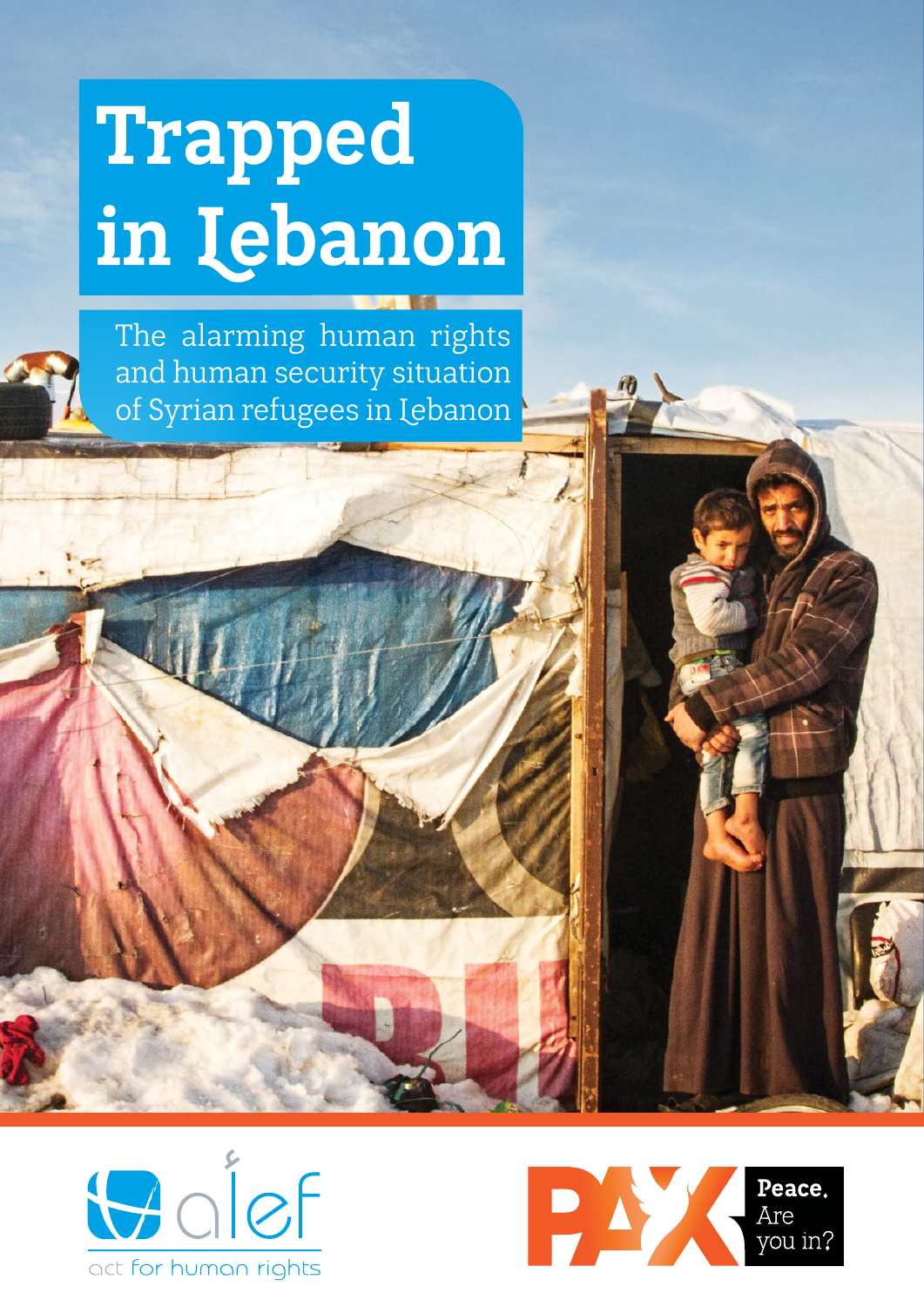#### **Colophon**

Date: May 2016 ISBN 978-94-92487-001 | NUR 747 | Serial number PAX2016/05 Photo cover: Ahmed Mohammed and his son in front of their tents in Hoshal al-Oumara camp in the Bekaa. (c) John Owens, 2015

#### **ALEF**

ALEF is a Lebanese human rights organization, operational since 1996. ALEF seeks to strengthen the respect and fulfillment of human rights as a cornerstone of social, economic, and political development. By embracing a comprehensive approach to monitor, defend, and educate on human rights, ALEF aims to complement and gear all efforts towards the achievement of an influential human rights constituency, and the realization of a durable peace. www.alefliban.org / P.O. Box 16-5848 Beirut, Lebanon / alef@alefliban.org

#### **PAX**

PAX works together with committed citizens and partners to protect civilians against acts of war, to end armed violence, and to build just peace. PAX operates independently of political interests. www.paxforpeace.nl / P.O. Box 19318 / 3501 DH Utrecht, The Netherlands / info@paxforpeace.nl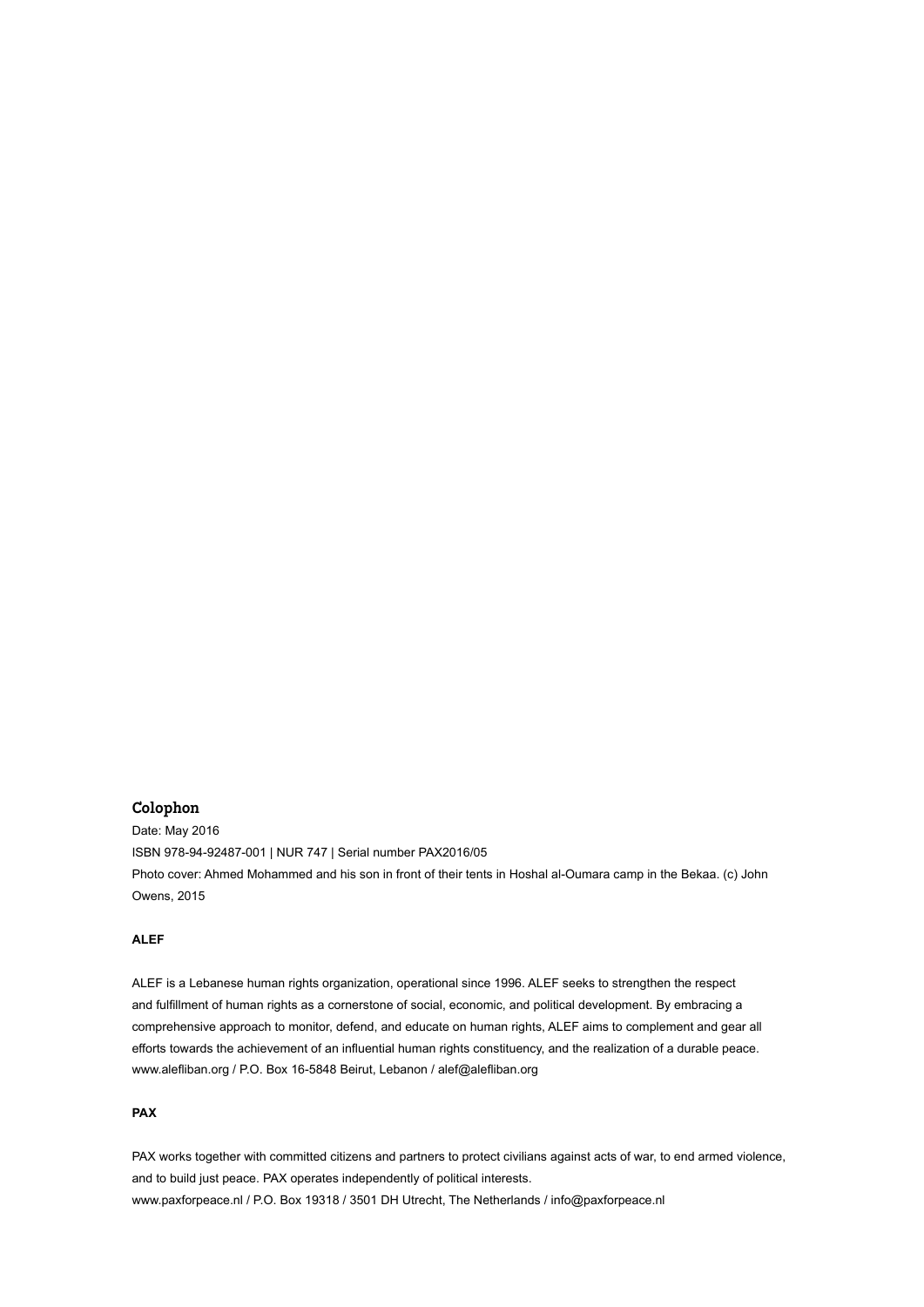ALEF and PAX are pleased to express their gratitude to all those who contributed directly or indirectly to the production of the report, including the team at ALEF and PAX.

While the research team made all efforts to cross check information and reproduce accurate facts events, this does not overrule the possibility of inaccuracies or oversights for which ALEF and PAX express hereby their regrets.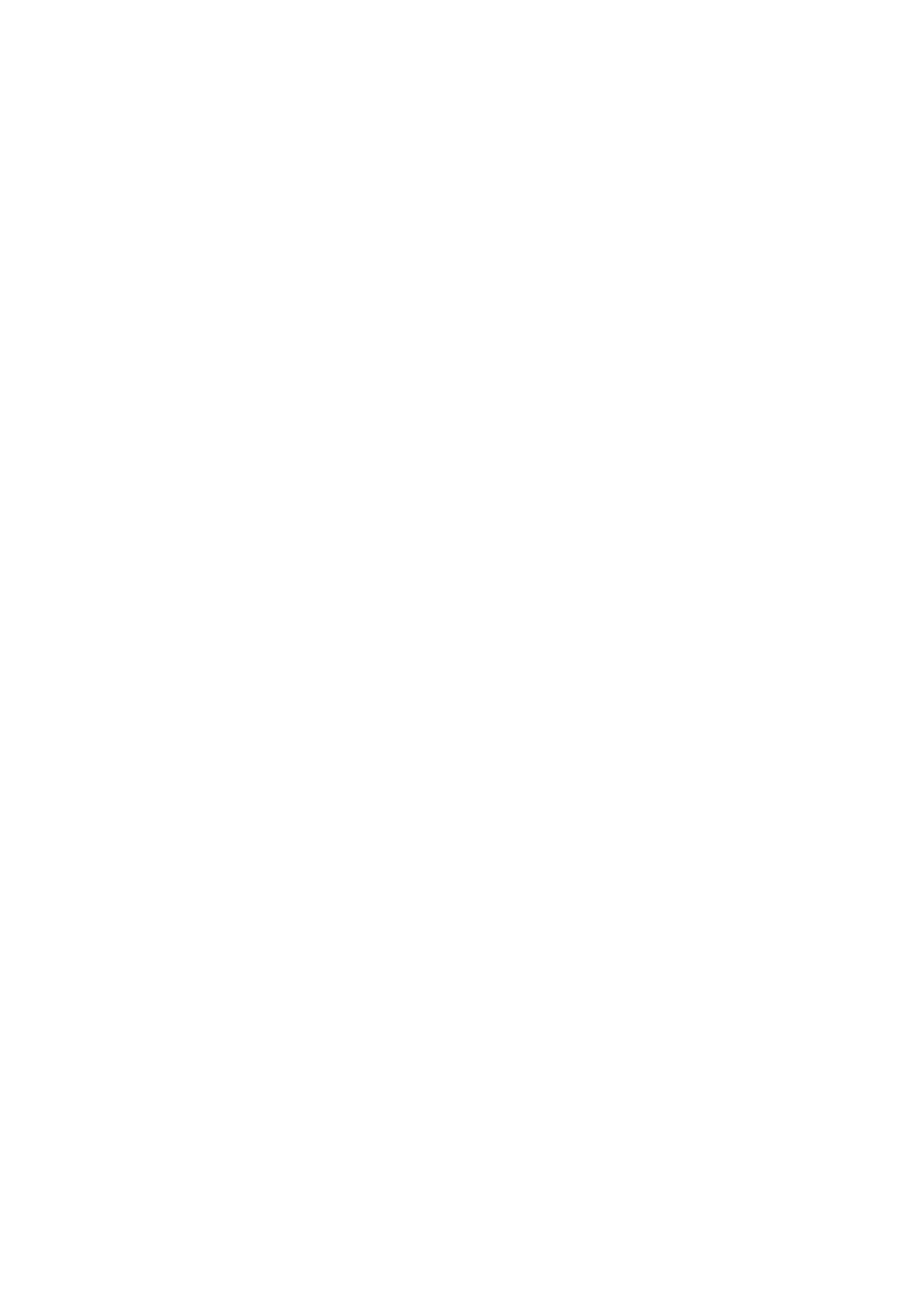### Table of Contents

| <i>introduction</i>      |                                                           | 6<br>8 |
|--------------------------|-----------------------------------------------------------|--------|
| <b>Executive Summary</b> |                                                           |        |
| 1.                       | Background                                                | 12     |
| 2.                       | Challenges facing the Government of Lebanon               | 14     |
| 3.                       | The October Policy: From dissociation to hyper-regulation | 18     |
|                          | 3.1 From Open to Closed Border Policy                     | 20     |
|                          | 3.2 Legitimacy of the Displaced                           | 22     |
|                          | 3.3 Limitation of Refugee Assistance Programs             | 24     |
|                          | 3.4 Mounting Insecurity and Implications on Protection    | 25     |
|                          | 3.5 Impact on Livelihoods                                 | 27     |
| 4.                       | <b>Conclusions and recommendations</b>                    | 30     |
| <b>Endnotes</b>          |                                                           | 34     |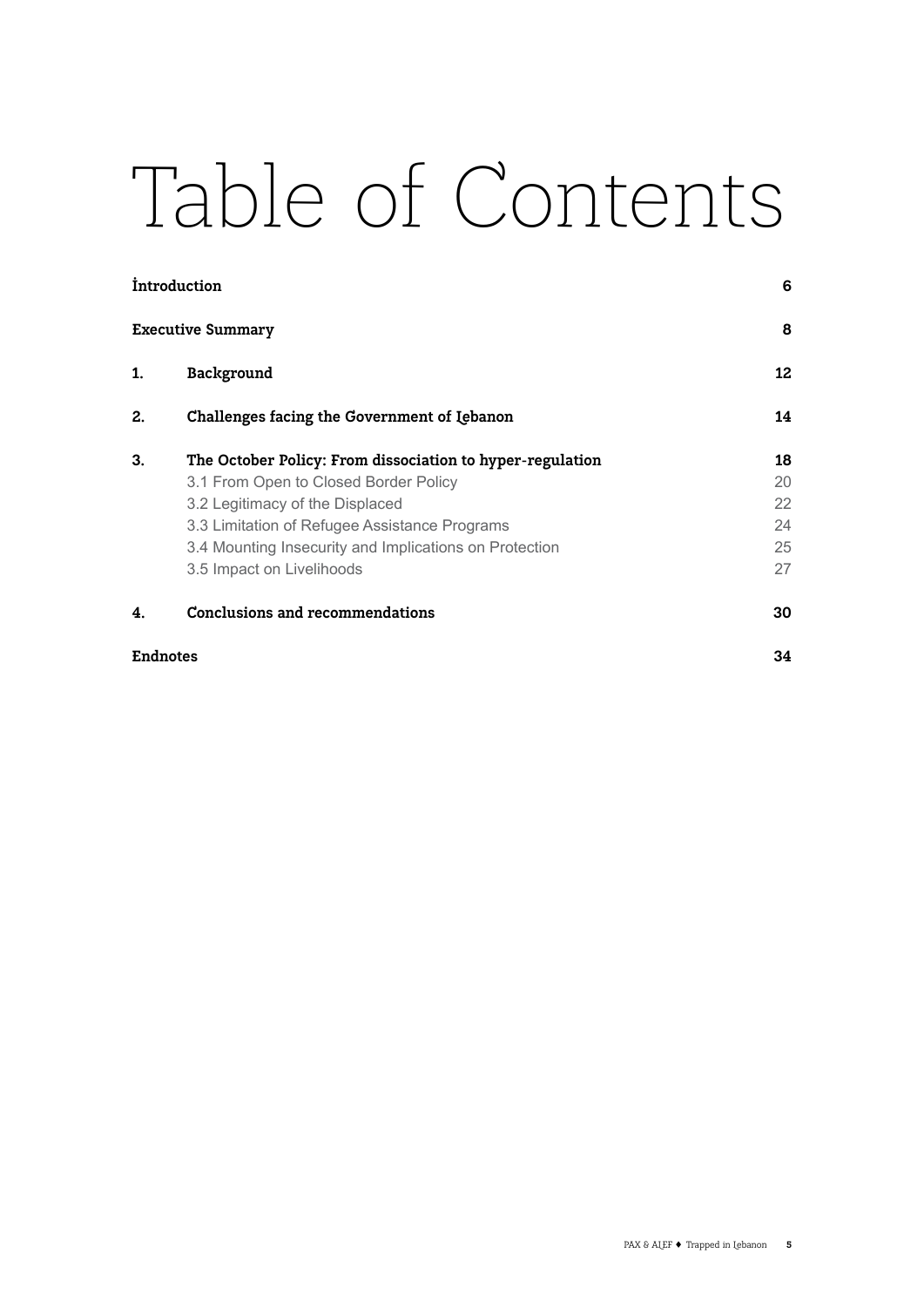### <span id="page-5-0"></span>Introduction

T his report analyses the human rights and human security situation of refugees from Syria and their impact on the Lebanese society. Since the beginning of the conflict in Syria, Lebanon has received ever-increasing number Syria and their impact on the Lebanese society. Since the beginning of the conflict in Syria, Lebanon has received ever-increasing numbers of Syrian citizens and Palestinian refugees living in Syria who were seeking refuge. With almost one and of refugees world-wide, and one of the highest in absolute numbers. The country has received more refugees from Syria than the entire European Union. PAX and ALEF believe that a lack of political will and courage to achieve a drastic improvement in the situation of refugees from Syria in Lebanon could have serious consequences, not only for the security of refugees, but also for the Middle East and Europe. The harsh conditions of refugees living in Lebanon only encourage further migration. While some might take the risk to return to Syria, many more will actually try to reach other countries, in particular Europe. The tensions could lead to further destabilization of Lebanon. Violent extremist groups persistently try to mobilize among the desperate refugee population and find new recruits. Seeking durable solutions is in the direct interest of the refugees themselves, Lebanon, as well as the European countries.

 ALEF and PAX are seriously concerned about the security, legal status, and socio-economic situation of Syrian refugees in Lebanon. This report documents cases of denial of access and forced return of Syrian civilians who could be in immediate danger. It describes how regulations of the Lebanese authorities have led to a situation where refugees are not able to obtain a legal status and where new-born children cannot be registered.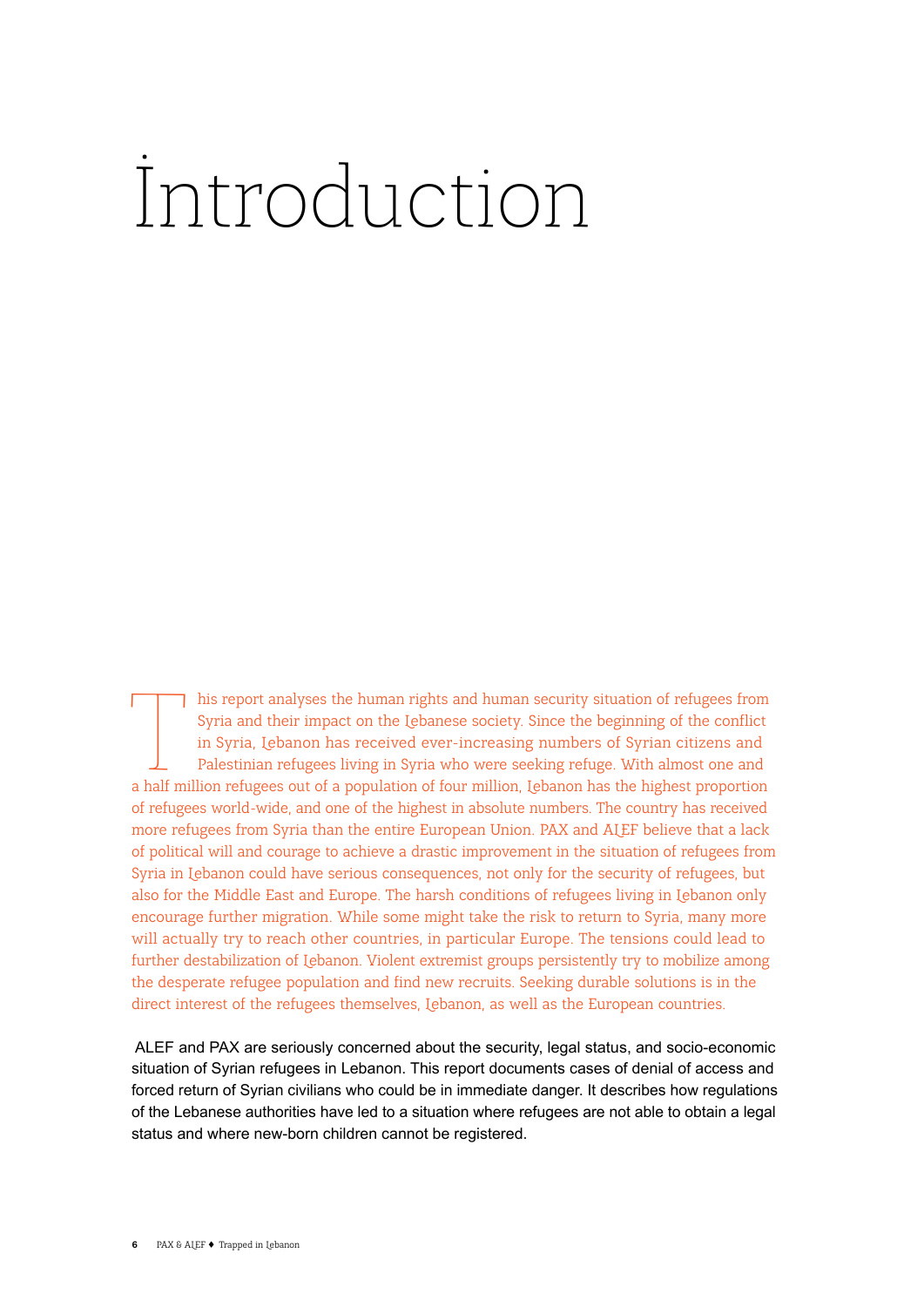**ALEF** and **PAX** conclude that the **underlying motive** of the official policy towards **Syrian** and **Palestinian** refugees in Lebanon is to **deliberately increase** their **hardship** so as to **encourage** their **departure** from the country.

ALEF and PAX conclude that the underlying motive of the official policy towards Syrian and Palestinian refugees in Lebanon is to deliberately increase their hardship so as to encourage their departure from the country.

The report also describes the socio-economic situation of the refugees in Lebanon. Almost all refugees suffer from severe financial problems and 70% of the refugees are living below the Lebanese poverty line, in a society suffering from unemployment and economic stress. A large part of the children among refugees are not able to attend schools. Women and children are victims to various forms of exploitation.

ALEF and PAX, while inviting the Lebanese authorities to respect their duties under international refugee and human rights law, recognize that Lebanon is facing an unprecedented challenge and cannot be expected to handle the mass influx of refugees from Syria on its own. Even if international financial support to the Lebanese government to deal with the humanitarian crisis has been substantial in absolute figures, it falls short of the needs of the Lebanese state, the Syrian refugees and their hosting communities. The orderly resettlement of a substantial element of the refugees is an absolute necessity for any sustainable solution.

| Jan Gruiters MSc | Dr. Elie al-Hindy                   |
|------------------|-------------------------------------|
| General Director | President of the Board of Directors |
| PAX              | $ALEF - act$ for human rights       |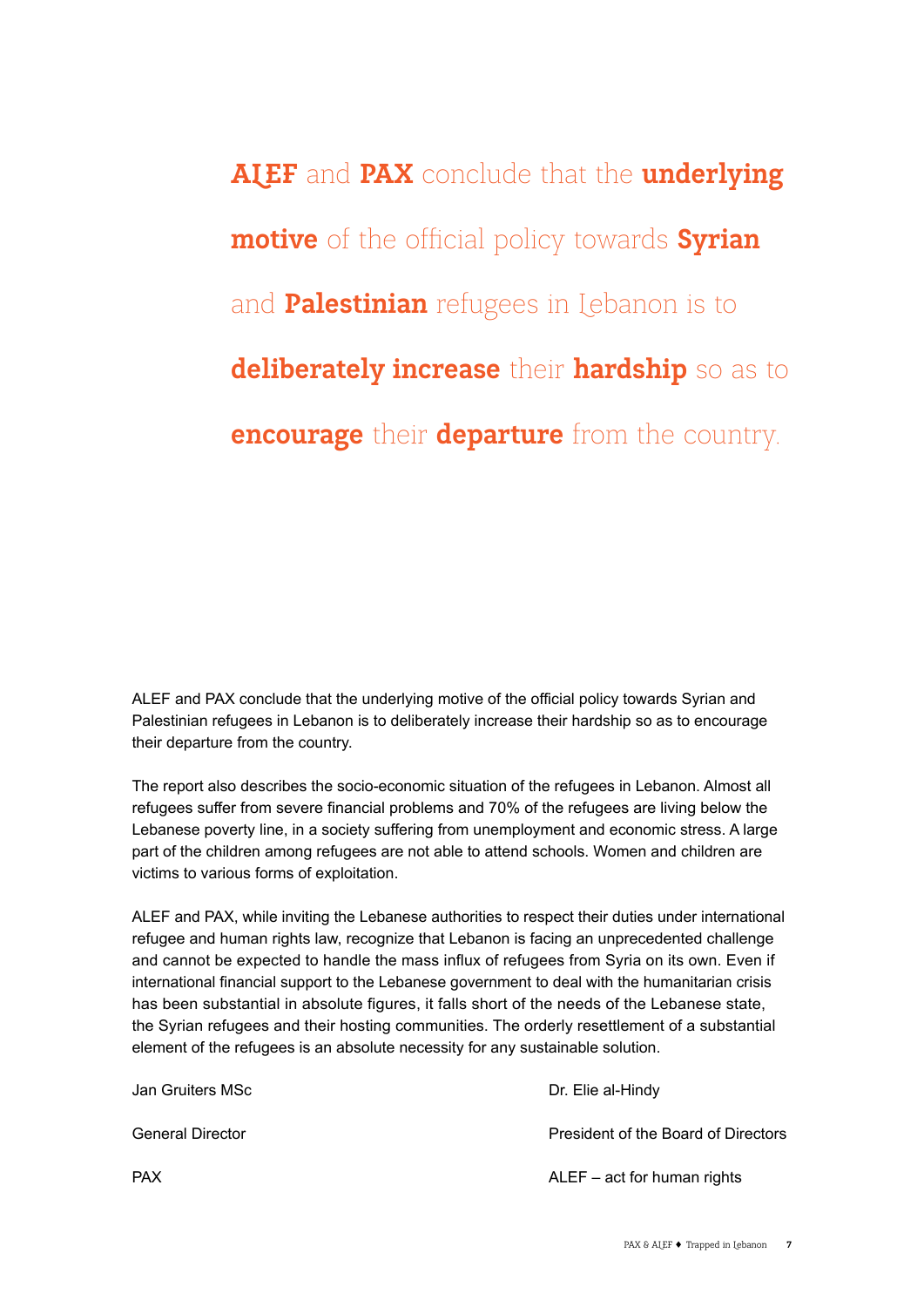### <span id="page-7-0"></span>Executive Summary

T he beginning of the Syrian conflict and the intensification of hostilities throughout the Syrian territory, brought a multifold humanitarian crisis resulting in bloodshed, and increasing humanitarian suffering. The warri the Syrian territory, brought a multifold humanitarian crisis resulting in bloodshed, and increasing humanitarian suffering. The warring parties in Syria, primarily the government forces and their allies in addition to the armed opposition and other have resulted in the displacement of more than 6 million people internally and over 4 million refugees now in neighbouring countries.[2](#page-33-2)

<span id="page-7-2"></span><span id="page-7-1"></span>The mass influx of Syrian refugees into Lebanon, Jordan, Turkey and Iraq resulted in additional strain on communities already suffering from under-development, and social, economic and political crises. Lebanon in particular hosts around 1.5 million Syrians, making it a country with the highest number of refugees per capita. In light of the staggering demographic influx, it is increasingly clear that the status quo is unsustainable.

<span id="page-7-3"></span>ALEF in partnership with PAX have repeatedly reminded the Lebanese government and the international community to undertake all efforts to find the appropriate durable solutions to the crisis in accordance with international human rights standards. This position paper highlights key developments in Lebanese policy and practice over the past year, and addresses their implications in relation to international human rights law and the livelihoods of displaced Syrians affected by the crisis. Building on ALEF's previous research and advocacy for rightsbased solutions, the paper reviews new policies adopted by the Lebanese government against recommendations issued by ALEF in its December 2014 position paper entitled "Position Paper on Solutions to the Syrian Refugee Crisis in Lebanon"[3](#page-33-3) , whereby ALEF called for the Lebanese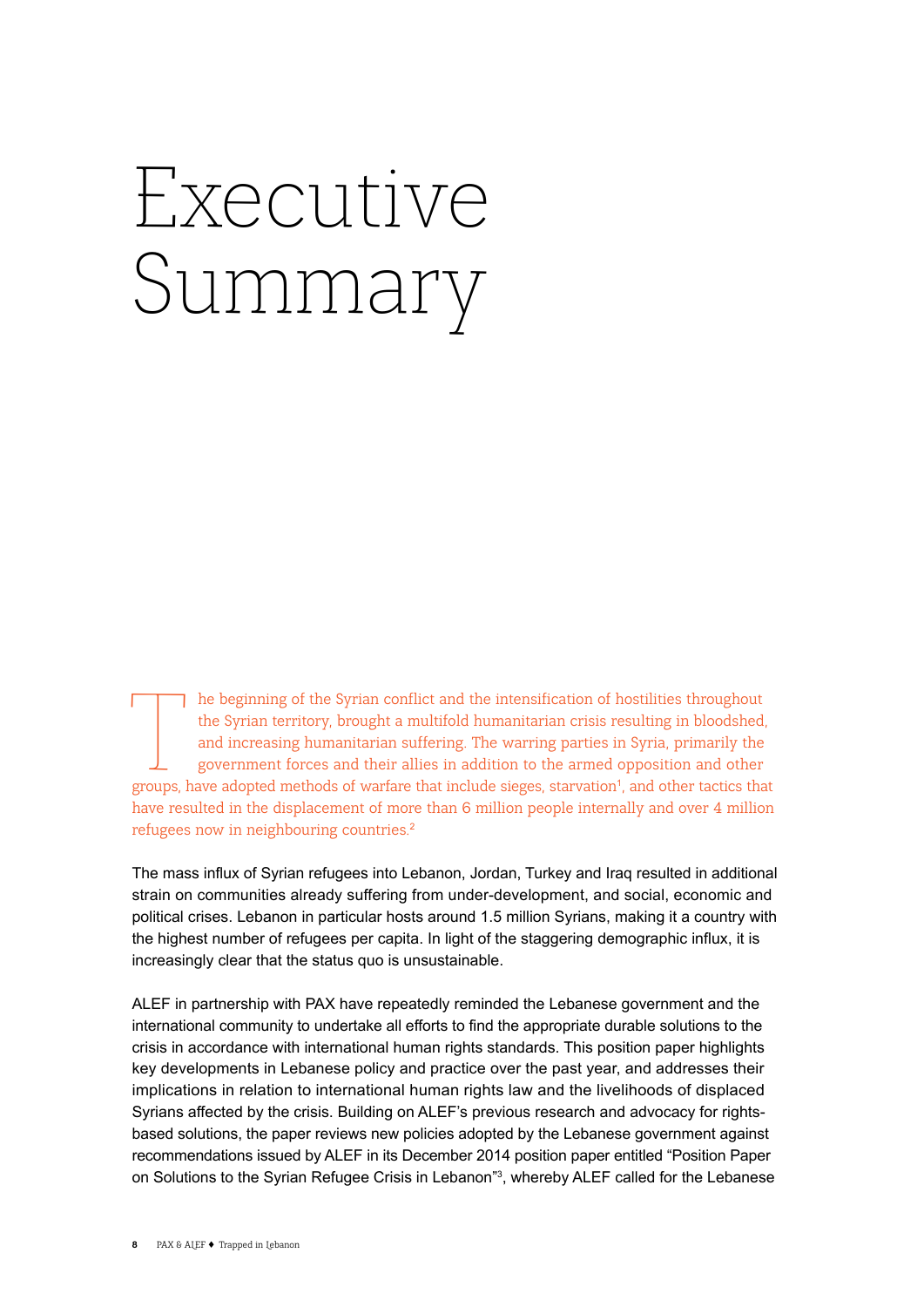authorities to reiterate the unconditional commitment to the principle of non-refoulement and to improve the conditions of Syrian refugees.

The Lebanese authorities have issued a number of policies in an effort to limit the repercussions of Syrian migration to Lebanon. Changes in the open border policy and the associated policies regulating residency permits, in addition to restrictions on the right to work, affect the livelihoods and self-determination of Syrian refugees, making survival increasingly precarious. Following years of praise for Lebanon's open-border policy, the government has put an end to previous practices through a series of ineffective regulations, which have greatly impacted Syrian refugees' access to international protection and has placed them at higher risks. Lebanese authorities have consistently practiced several forms of violations to the principle of non-refoulement:

- $\blacklozenge$  At border crossings, where Syrian nationals failing to satisfy the visa requirements set by the Lebanese authorities are refused access, disregarding claims of persecution and without any form of screening and review system. Lebanon has also massively deported refugees from Syria back to Damascus from Beirut International airport, without any form of screening;<sup>[4,](#page-33-4)[5](#page-33-5)</sup>
- <span id="page-8-0"></span>! Through court rulings, where Syrians violating the 1962 law on entry, exit and stay of foreigners,are issued deportation warrants by the judiciary. Although such warrants are not being implemented, their implementation remains at the discretion of state authorities;
- ! By intimidation methods, whereby Syrian activists were arrested by Lebanese authorities and coerced to leave Lebanon to avoid being handed to the Syrian authorities.

While Lebanon has the valid right to secure its borders and internal security within the continuously volatile context of the Syrian war, the new policies have introduced category-based restrictions governing border access and movement within the country. Lebanon's current policy shifts raise a number of concerns with regards to protection and international standards of human rights. Against this backdrop, ALEF and PAX emphasize the urgent need to re-think the current policy landscape in line with international human rights standards and norms, and the country-specific challenges and sensitivities.

<span id="page-8-1"></span>In light of the World Humanitarian Summit (WHS) held in Istanbul 23-24<sup>th</sup> of May 2016, global leaders and in particular the Lebanese government had to find durable solutions to the mass influx of refugees in Lebanon while meeting human rights obligations. An important and effective strategy has to be employed to maximize burden sharing, as reflected by the EXCOM conclusions, "more effective and predictable responses to mass influx situations are needed that will improve "responsibility-sharing arrangements to share the burdens of first asylum countries."<sup>6</sup> While the international community has offered material assistance, material assistance should not be considered the sole requirement of burden sharing. Resettlement, security coordination, humanitarian evacuation and other forms of sustainable actions must also be part of efforts to mitigate the risks, fears and demographic challenges.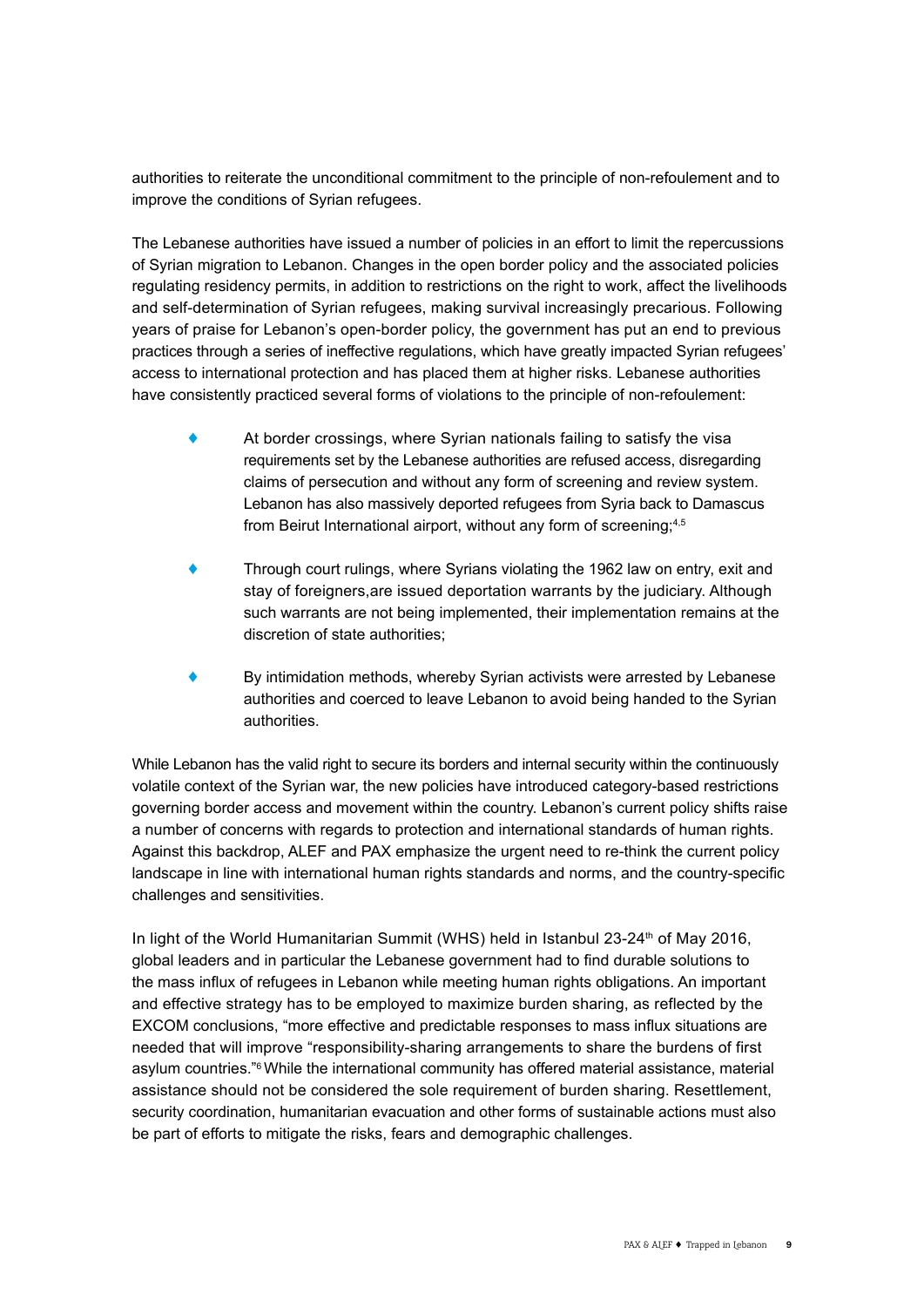In parallel to that, the Lebanese government should be strongly investing in the protection and respect of human rights as a sole guarantee for social stability and the protection of refugees. Such respect would essentially require an unconditional commitment to the principle of nonrefoulement and other non-derogative principles.

The situation in Syria and the protracted refugee situation in the neighboring countries bring an important momentum to address core humanitarian responsibilities and adjust policies by Lebanon and the International Community providing sustainable protection for refugees in line with international law, along with safeguarded stability and social cohesion.

Recommendations presented through this report invite the Lebanese government to take steps to prevent Syrian refugees from being pushed into illegality and to develop a clear legal framework for refugees based on international standards for protection of refugees, especially regarding the principle of non-refoulement. As for the European Union and EU member states the report recommends to make all support to the government of Lebanon conditional on key criteria with regard to protection of refugees and to support the government of Lebanon through burden sharing, not only in the shape of material assistance but most importantly by developing concrete plans for resettlement.

This report gives an overview of the background of the human rights and human security challenges faced by the Government of Lebanon, it explores the consequences of the so called October policy, a policy adopted three years through the crisis in response to the influx of Syrian refugees, and ends with a set of recommendations to the Government of Lebanon, the EU (member states), the International Community and the UNHCR.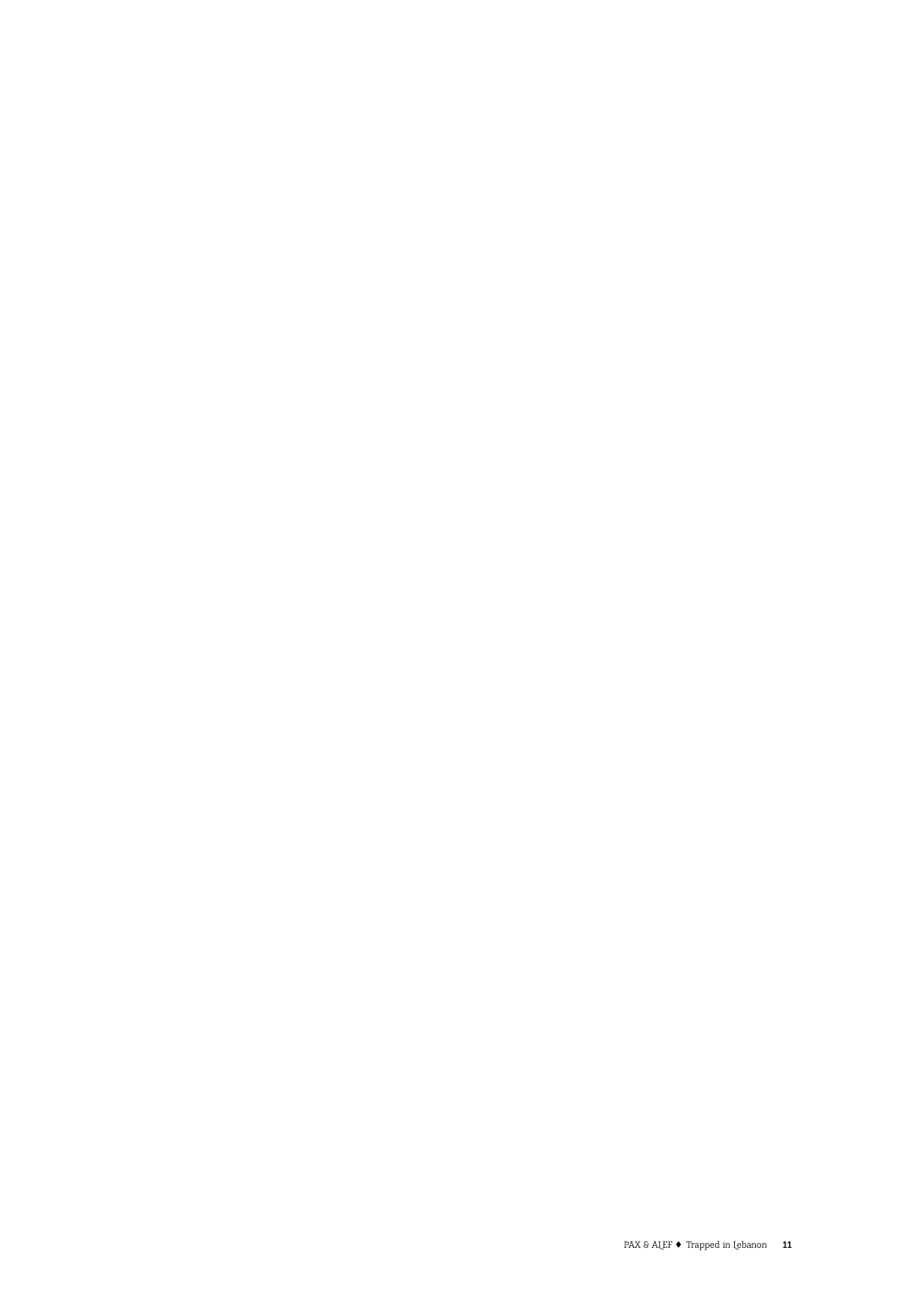### <span id="page-11-0"></span>1. Background

<span id="page-11-1"></span>Ince the start of the Syrian conflict in 2011, over 4 million men, women and children<br>have fled across Syria's borders in search of refuge. While over eight hundred<br>thousand Syrian refugees have sought political asylum in ince the start of the Syrian conflict in 2011, over 4 million men, women and children have fled across Syria's borders in search of refuge. While over eight hundred thousand Syrian refugees have sought political asylum in Europe, millions more have fled to the neighboring countries of Jordan, Turkey and Lebanon.[7](#page-33-7) Numbered by the Lebanon's population, making the country the highest in terms of concentration of refugees per capita worldwide.<sup>8</sup>

<span id="page-11-3"></span><span id="page-11-2"></span>While Lebanon has been resilient in weathering the influx of refugees thus far, signs of strain, underpinned by shortfalls in Lebanon's development trajectory, pervasive fragility and deeprooted social and political tensions, have begun to appear.<sup>9</sup> These shortfalls have become increasingly visible in the face of the growing regional and refugee crises.<sup>10</sup>

<span id="page-11-5"></span><span id="page-11-4"></span>Lebanon has hosted a large numbers of refugees since 1948 when 100,000 Palestinian asylum seekers sought shelter in the country as a direct result of the "Nakba".<sup>11</sup> Since then, Lebanon, along with Jordan and Syria, has hosted the largest population of Palestinians outside of the Palestinian Territories. This pre-existing dynamic has had lingering effects on Lebanon's posture towards current refugee flows.

<span id="page-11-6"></span>Primarily because of this history, Lebanon has abstained from becoming a party to the 1951 Convention as well as the 1967 Protocol Relating to the Status of Refugees, which serve as key foundations in defining the definition and rights of refugees, as well as the legal obligations of the international community[.12](#page-33-12) And while Lebanon's 1962 law Regulating the Entry and Stay of Foreigners in Lebanon and their Exit from the Country dictates foreigners under political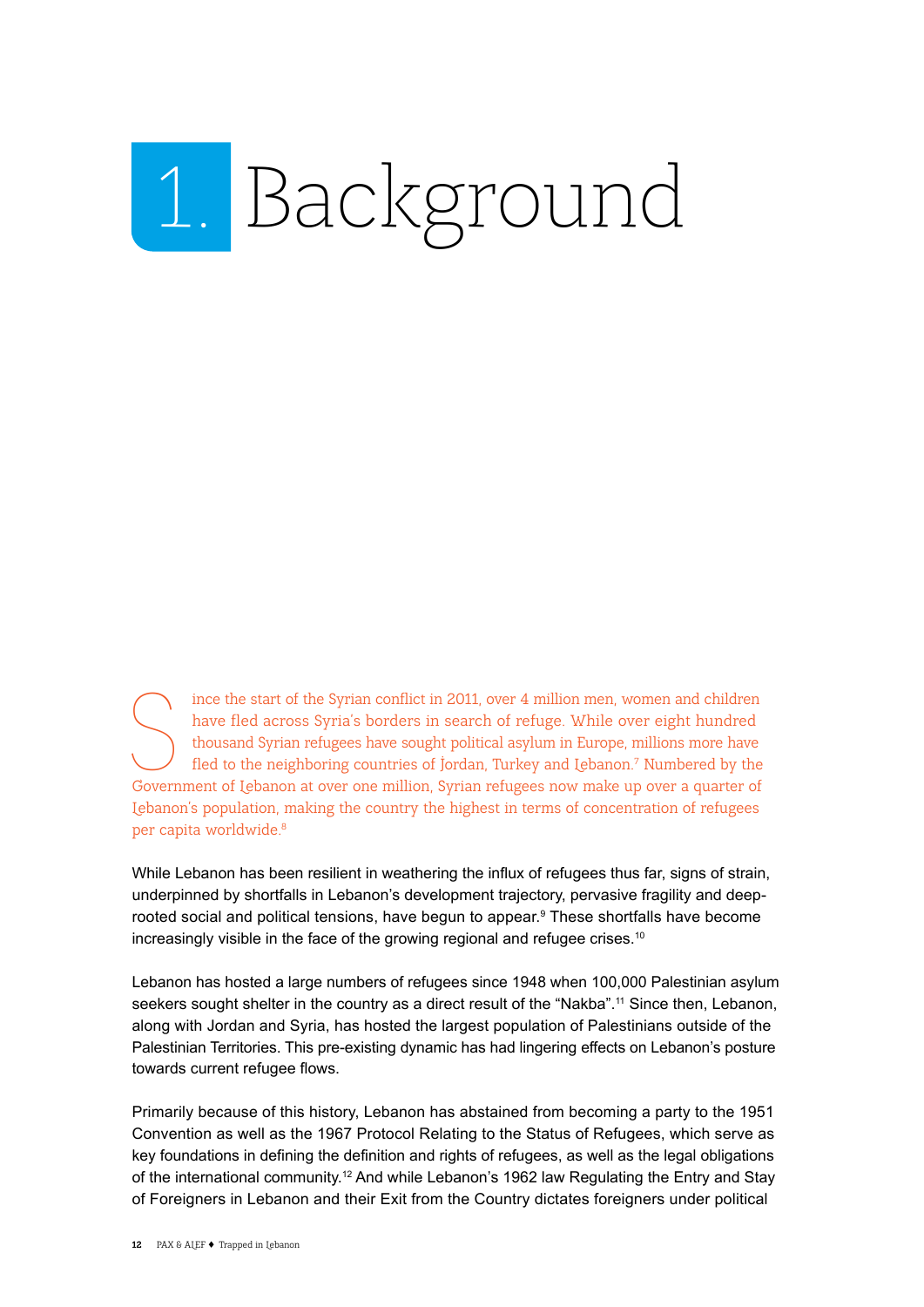

**Syrian refugees in Lebanon,** March 2016

<span id="page-12-0"></span>persecution may request asylum, the provisions and mechanisms under Lebanese domestic law have never been implemented.<sup>[13](#page-33-13)</sup>

<span id="page-12-1"></span>As a result, Lebanon's policy towards refugees since the start of the Syrian conflict has been widely ad-hoc. In fact, its refugee law is centered almost entirely on its 2003 Memorandum of Understanding with the UN Refugee Agency, UNHCR, which emphasizes that refugees in Lebanon are not entitled to remain permanently, and must be resettled.<sup>[14](#page-33-14)</sup> This Memorandum, however, does not apply to the case of Syrian refugees, which remained largely unregulated and without an official policy until October 2014, as will be discussed in later sections.

<span id="page-12-2"></span>As noted in a 2015 report by OXFAM, the government's official policy of "dissociation" towards developments in Syria adopted at the onset of the conflict has translated into a sequence of decisions and actions with intended as well as unintended consequences.<sup>[15](#page-33-15)</sup> In effect, dissociation, marked by Lebanon's internal political deadlock, has not only affected refugees, but also the Lebanese population, which in the absence of an efficient response policy, has been inundated by the mass refugee influx, leading to increasing tensions between host and refugee communities and an increase of conflict potential in Lebanon.<sup>[16](#page-34-0)</sup>

<span id="page-12-3"></span>To be fair, few, if any, expected developments in Syria to become protracted, and Lebanon's initial preparations were made to absorb a fraction of its current populace. However, as the war in Syria – and its consequent displacement – continues with no end in sight, it's clear that a new prescription will be needed to cope with vulnerable displaced Syrians amid Lebanon's obligation to international human rights law and its domestic concerns and vulnerabilities.

Over the upcoming sections the report discusses the enormous challenges facing the Government of Lebanon.The report also identifies the dangerous consequences of the October policy, adopted in response to the Human Rights and Human security situation of both Syrian refugees and host communities.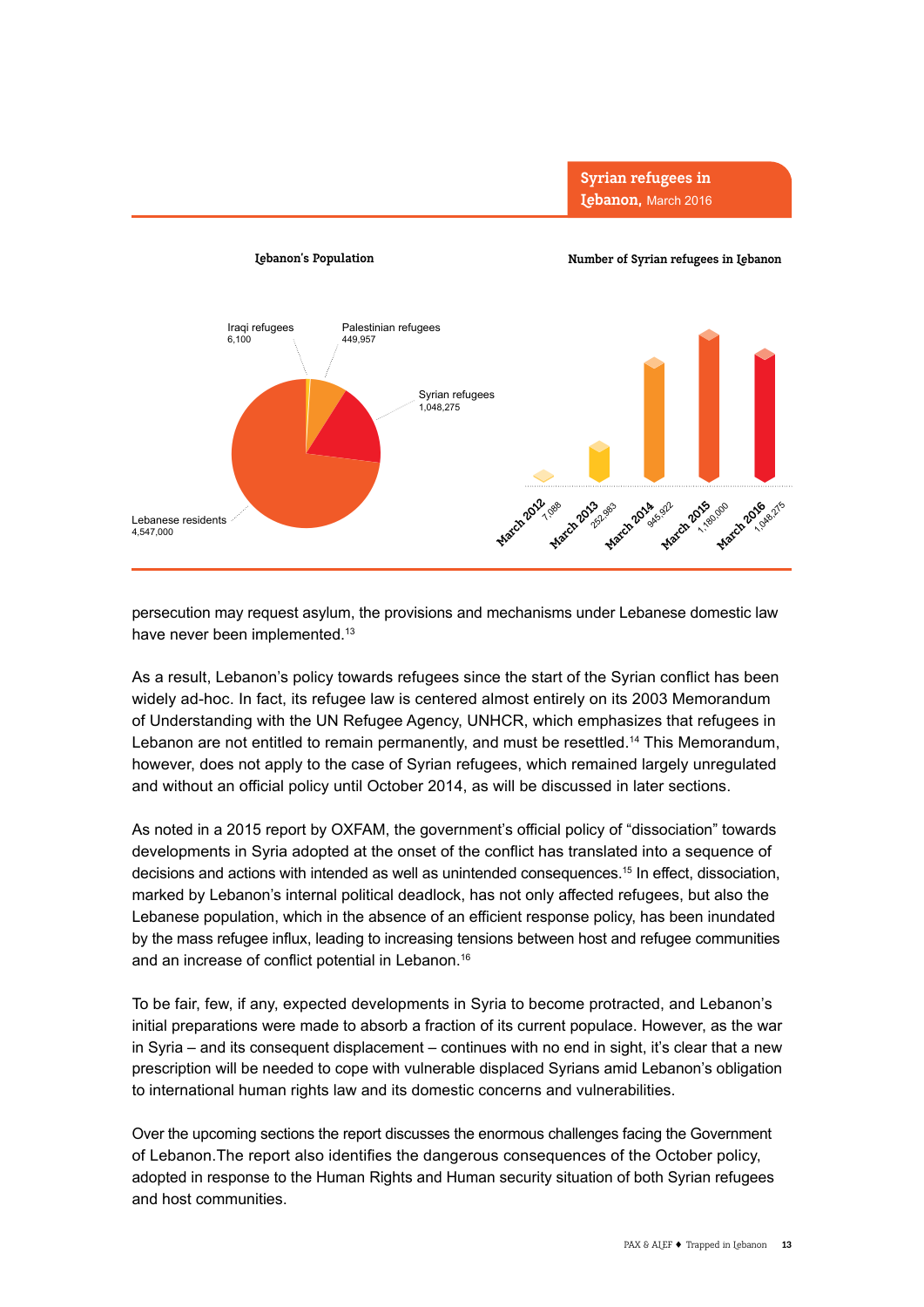# <span id="page-13-0"></span>2. Challenges<br>facing the<br>Government of Lebanon

<span id="page-13-1"></span>ebanon is facing a grave range of economic, environmental, social, and securityrelated challenges, further magnified following the mass influx of Syrian refugees. As characterized by Lebanon's Minister of Social Affairs, Rashid Derbas, "The glass cannot fit one more drop".[17](#page-34-1)

<span id="page-13-2"></span>The status quo is unsustainable. The Lebanese economy underpinned by a declining GDP, rising unemployment, and increasing poverty, is distressed. In 2013, a World Bank assessment found that the Syrian conflict further strained Lebanon's already frail public finances and amplified the country's fiscal deficit.<sup>[18](#page-34-2)</sup> The prices of basic products have increased, and the population shock resulting from the massive influx of refugees has further exacerbated Lebanon's infrastructural shortcomings.<sup>19</sup>

<span id="page-13-6"></span><span id="page-13-5"></span><span id="page-13-4"></span><span id="page-13-3"></span>By the end of [20](#page-34-4)14, the Syrian conflict cost the Lebanese economy an estimated \$7.5 billion<sup>20</sup>, while the Lebanese Prime Minister stated in 2015, the cost has increased to \$16 billion.<sup>[21](#page-34-5)</sup> This cost includes required spending for stabilization,<sup>[22](#page-34-6)</sup> with an estimated \$308 million through 2014 for health, education, and social safety nets.<sup>[23](#page-34-7)</sup>

<span id="page-13-7"></span>The country's local service delivery system is under immense pressure, with pre-crisis water and electricity shortages magnified under the weight of increased demand. Meanwhile, the Lebanese public school system has had to absorb tens of thousands of new children adding to social and administrative strains.<sup>[24](#page-34-8)</sup>

<span id="page-13-9"></span><span id="page-13-8"></span>Unemployment has increased, with poverty reaching 24 percent amongst Lebanese citizens since the start of the crisis, and 30 percent among Syria refugees in 2014.<sup>[25](#page-34-9)</sup>

 $\sqrt{\frac{1}{2}}$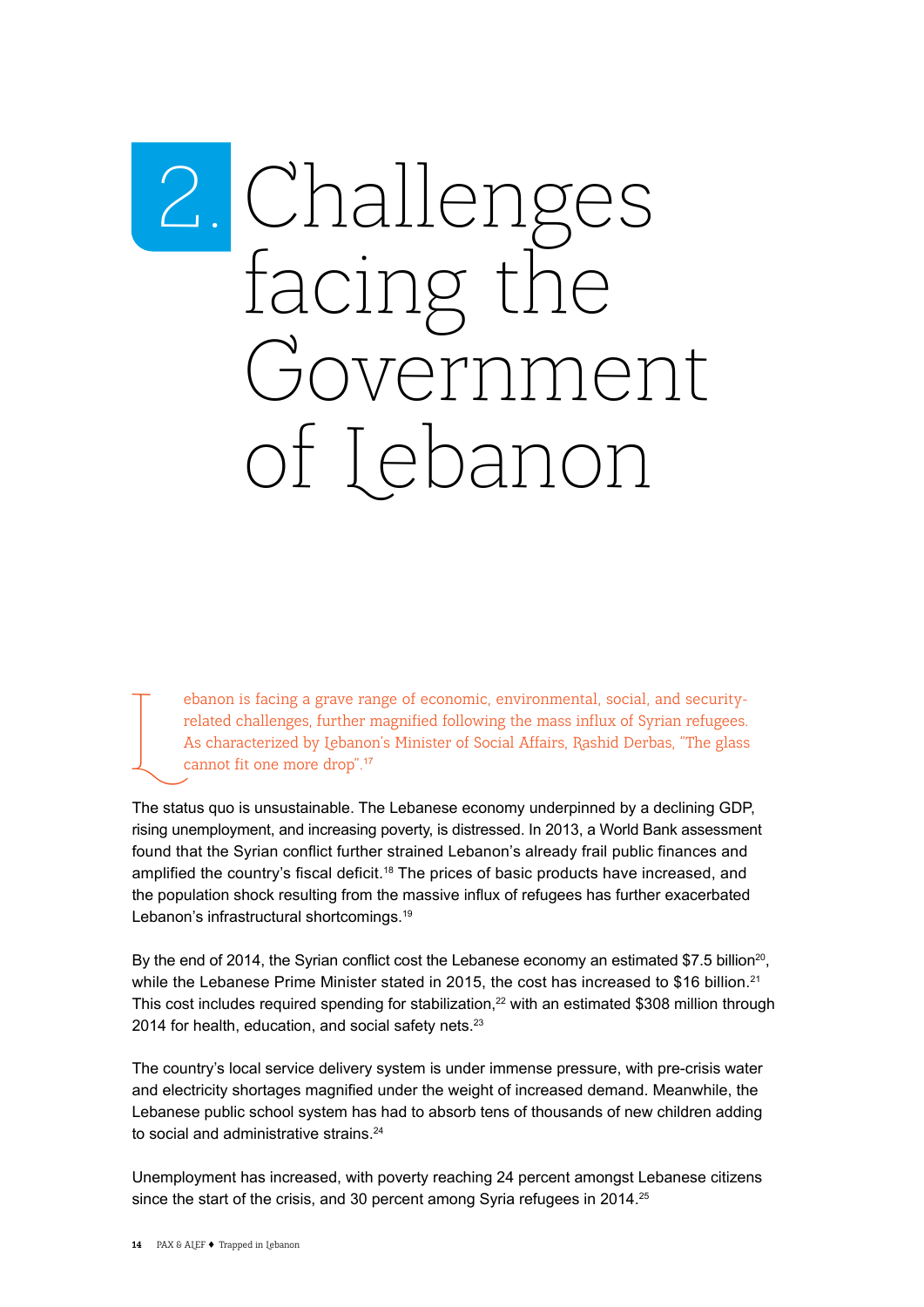

Meanwhile, spillover violence from the conflict in Syria, including interference of Lebanese armed groups in the conflict, has directly threatened Lebanon's security. Multiple shellings, car bombings, and clashes between militants based in Syria and the Lebanese army have taken place over the course of the past few years[.26](#page-34-10)

<span id="page-14-0"></span>The influx of predominantly Sunni refugees is perceived as a threat to Lebanon's delicately balanced confessional system, and risks a repeat of the conflict caused by the arrival of Palestinian refugees several decades earlier, exacerbating tensions across social and sectarian divisions, particularly in light of the Lebanese Shiite militia Hezbollah's involvement on behalf of the regime of Syrian President Bashar al-Assad. Meanwhile, as witnessed by a suicide bombing which targeted the capital in November 2015, radicalized elements risk permeating Lebanon's borders.

The challenges faced by Lebanon, like those faced by the refugees, are compounded by an uncertain future, underscored by political deadlock, and fiscal and administrative fatigue. In the midst of the regional tensions, Lebanon faces an uncertain situation, which highly affects the stability of the country and the consociational decision making process. With this described context, the government of Lebanon faces big challenges in preventing the escalation of conflict in Lebanon and to provide deterrence for a regional spillover.

The country has been without a President since May 2014. Meanwhile, the executive branch has been unable to make any decisions or achieve necessary consensus among political factions on all major policy issues. This situation has been further exacerbated with additional political crisis stemming out of regional tension between Iran and the Kingdom of Saudi Arabia. As a result, political deadlock at the central government level transferred the burden of crisis management to municipalities where the impact of the influx was immediately visible. However, with limited administrative and governance capacities to address the protracted and massive refugee crisis, local authorities as well as local populations have become increasingly frustrated.

**Economic impact of Syrian**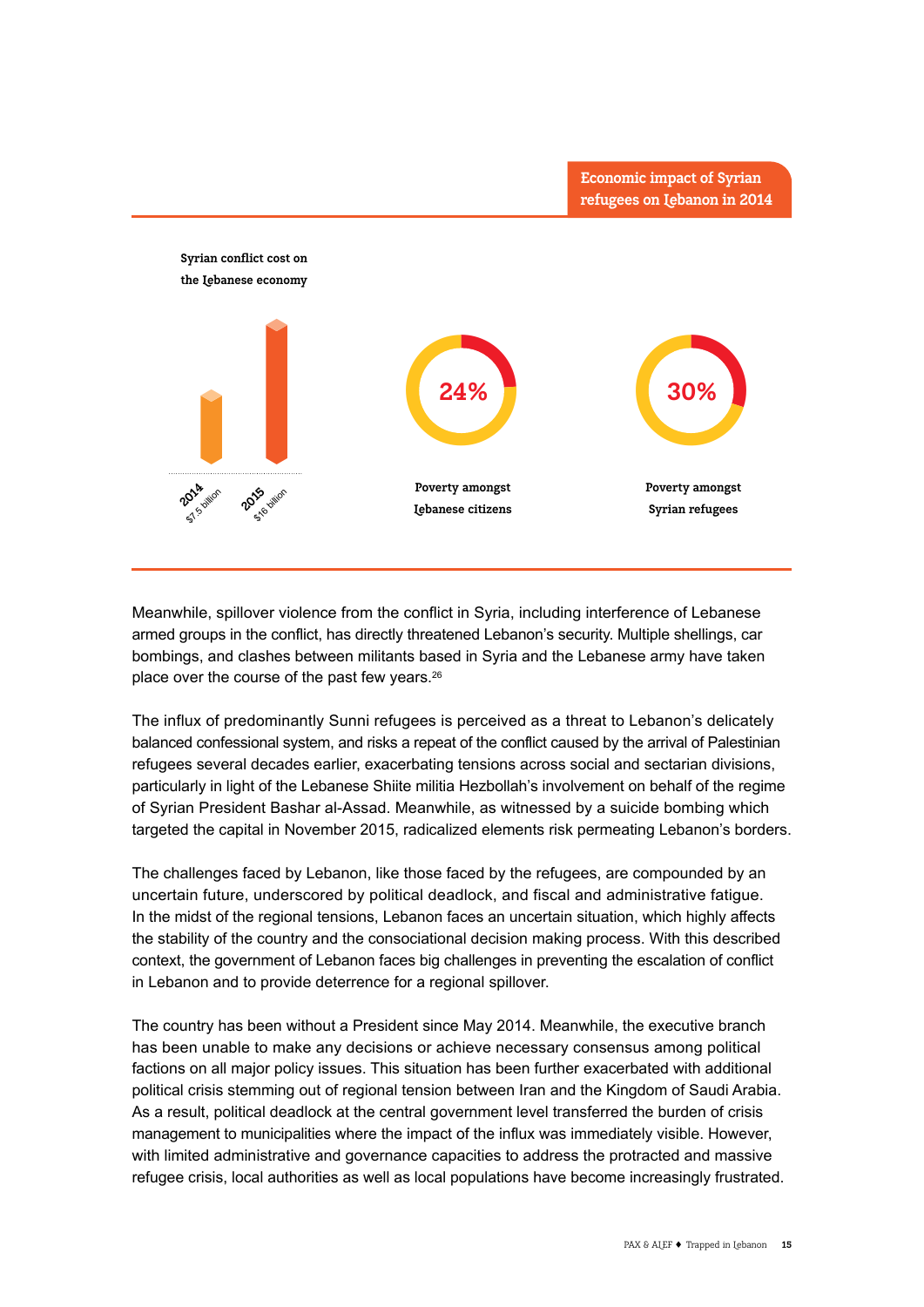<span id="page-15-1"></span><span id="page-15-0"></span>Despite repeated calls by the Lebanese government on the international community to take on a greater share of the burden, the lack of meaningful international assistance, particularly with regards to the number of resettlement places, including the "resettlement of Syrian refugees into camps inside Syria," as reflected by the Lebanese Minister of Foreign Affairs Gebran Bassil,<sup>[27](#page-34-11)</sup> has added to the challenges.<sup>[28](#page-34-12)</sup> Countries outside of the region have offered only 4,500 resettlement and humanitarian admission places for Syrian refugees living in Lebanon – less than 0.04 % of the total number of refugees currently in the country.<sup>[29](#page-34-13)</sup>

<span id="page-15-2"></span>A dire lack in funding has compounded the challenges. In light of increased calls for aid to reduce the impact of refugees on Lebanon's resources, a number of administrative and political hurdles, and mistrust between donors and elements of the Lebanese government has left severe gaps in direct funding. What little financing the municipalities have received from the Independent Municipal Fund – a central, intergovernmental grant-funding system that transfers resources such as taxes and fees from central to local governments – has been insufficient. The municipalities' resources are often drained by the basic needs of the local population and the provision of essential infrastructure. According to an OXFAM study, an estimated 80 percent of Lebanon's 1,000 municipalities are administratively and fiscally weak.<sup>[30](#page-34-14)</sup>

<span id="page-15-5"></span><span id="page-15-4"></span><span id="page-15-3"></span>Instead, humanitarian assistance has largely flowed through a number of NGOs and various UN agencies. Yet, while a majority of Syrian refugees are fully dependent on humanitarian assistance, the amount of humanitarian assistance available to refugees in Lebanon is severely limited and has been reduced several times in light of funding shortfalls.<sup>[31](#page-34-15)</sup> As a result, in an environment where a loaf of bread costs around \$1, refugees receiving food vouchers are given just  $$0.63$  per day.  $32$ 

#### **80 percent** of Lebanon's 1,000 **municipalities**

#### are **administratively** and **fiscally weak**.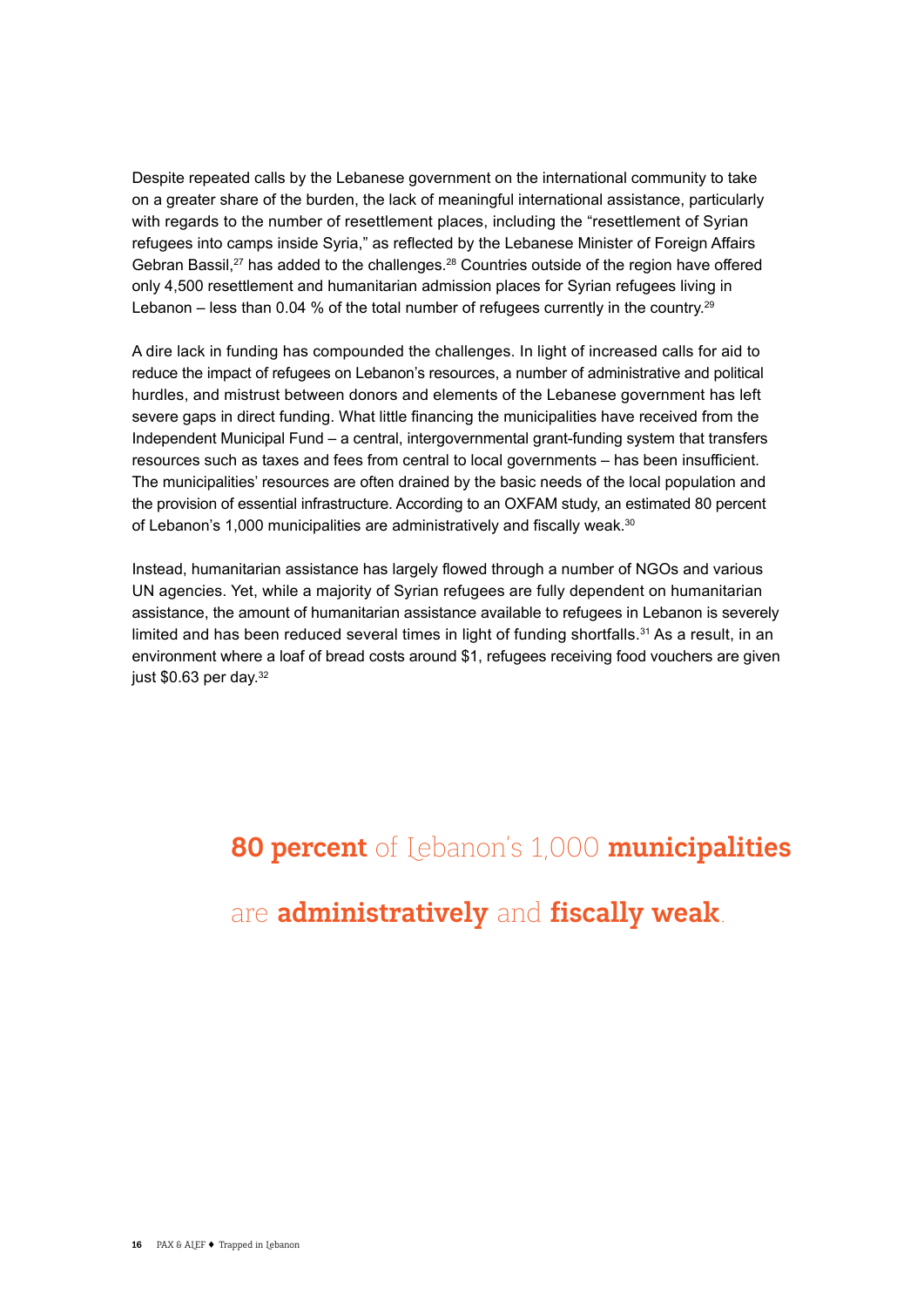

Countries outside of the region have offered only 4,500 resettlement and humanitarian admission places for Syrian refugees living in Lebanon.

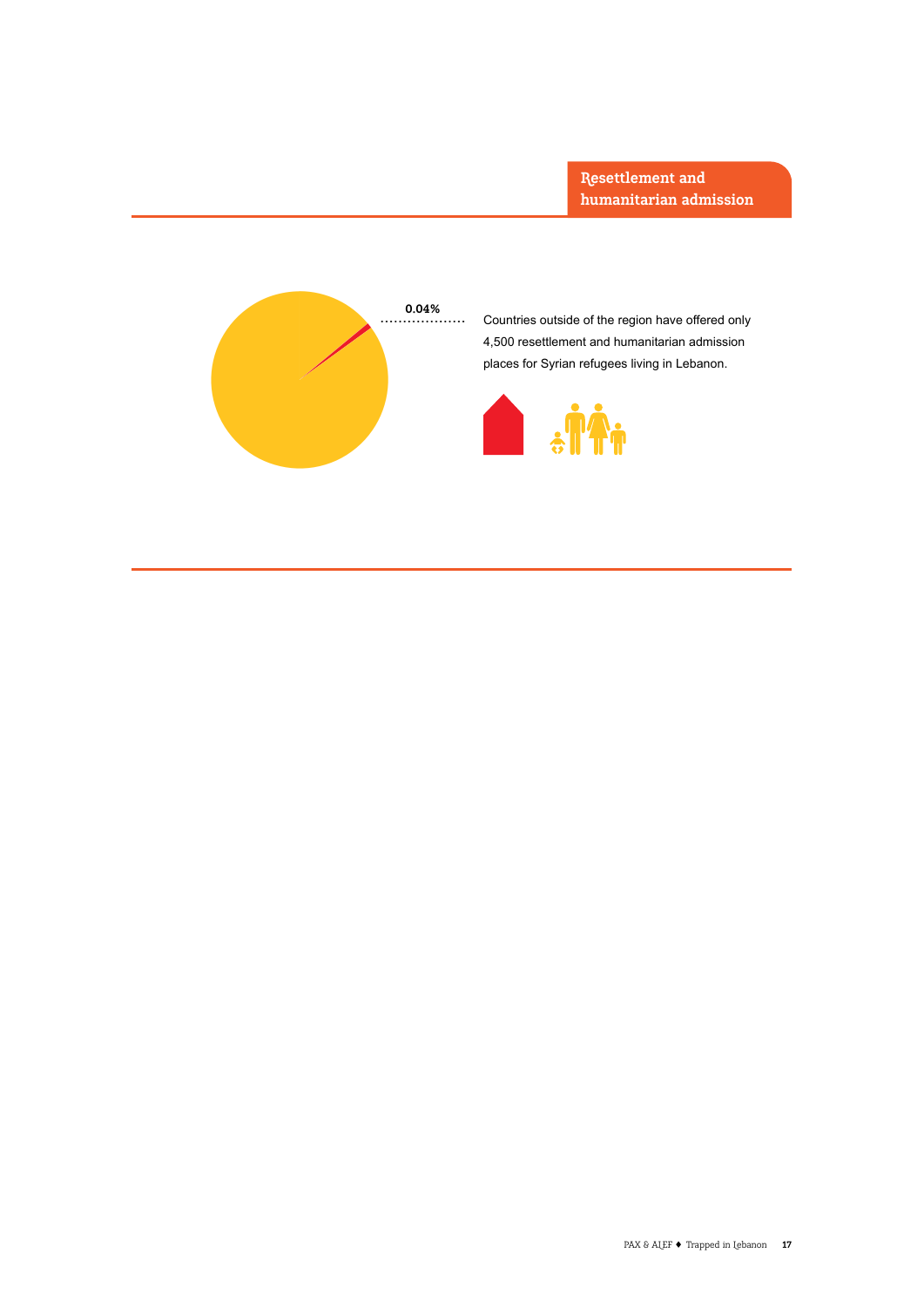### <span id="page-17-0"></span>3. The October Policy: From dissociation to hyper-regulation

<span id="page-17-1"></span>n an attempt to limit the repercussions of Syrian migration to Lebanon, the Lebanese<br>government drafted a policy paper in late 2014 titled "Policy on Syrian Displacement",<br>which covered key issues relating to both the entr n an attempt to limit the repercussions of Syrian migration to Lebanon, the Lebanese government drafted a policy paper in late 2014 titled "Policy on Syrian Displacement", which covered key issues relating to both the entry of Syrian refugees and their residency status in the country.<sup>[33](#page-34-17)</sup> Since then, the status of Lebanon's Syrian refugees has faced a not least are the classification of the "legitimate displaced", the limitation of refugee assistance programs, the balance of funds, and the restriction of movement and reduction of livelihoods. As explicitly described by the Ministry of Social Affairs, the October policy serves three objectives<sup>[34](#page-34-18)</sup>:

- <span id="page-17-2"></span>! To reduce the number of arrivals by stopping displaced persons at the border, apart from exceptional humanitarian cases;
- ! To bolster security by deploying the Internal Security Forces (ISF) and municipality units to keep displaced persons under control; and
- ! To ease the burden by the strict enforcement of laws governing displaced persons to protect the Lebanese in their places of work and employment as a whole.[35](#page-34-19)

<span id="page-17-3"></span>At the outcomes level the policy was transcribed in series by policies issued by different state institutions, which clearly describe a tendency to create restrictions on Syrian refugees to achieve the set objectives. Major concerns with regard to the impact of such policies on human and refugee rights are highlighted by restrictions on the right to access territory to claim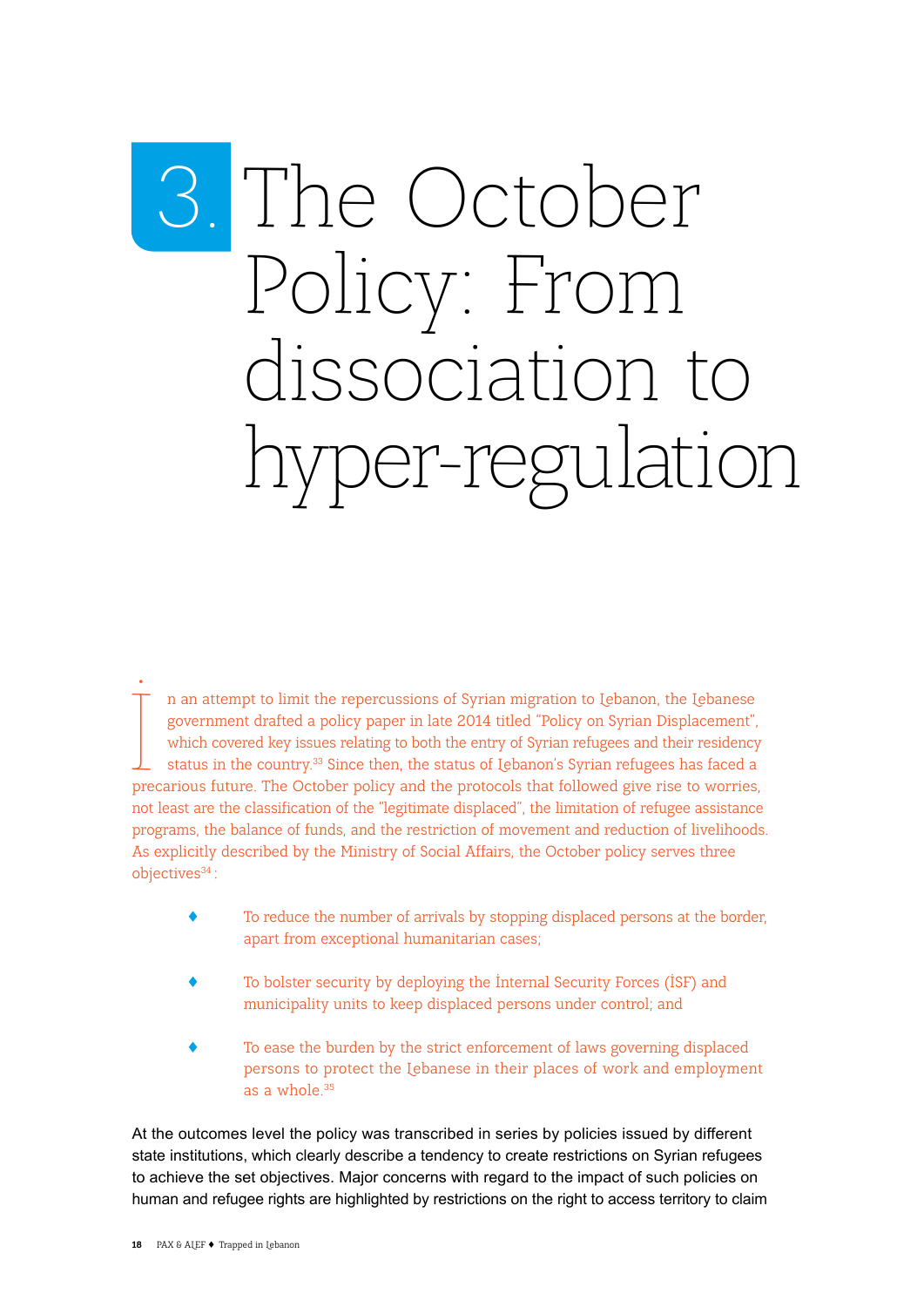international protection and refuge from Lebanon. This is in addition to restrictions on the freedom of movement and the right to work.

Whereas the government's policy of 'dissociation' has thus far been deliberately ambiguous so as to allow flexibility in its response as well as to preserve the country's delicate political balance, the authorities are now systematically dealing with Syrian refugees, which it categorizes as temporary visitors and tourists.

<span id="page-18-0"></span>Since its introduction, the policy introduced category-based restrictions on border access and movement within the country in an effort to ensure that the displaced return to Syria or move on to other countries. While various ministries have diverse interpretations of the policies and what it means for aspects of the response that fall under their portfolio, it appears that the underlying motive is to increase the hardship of refugees to encourage their departure from the country.<sup>[36](#page-34-20)</sup> ALEF and PAX highlight that not only do recent regulations place increased restrictions on refugees, their movement, and their livelihoods; they also restrict what interventions can be offered on their behalf.<sup>[37](#page-34-21)</sup>

<span id="page-18-1"></span>On the one hand, while Lebanon's imperative to secure its borders within the continuously volatile context of the Syrian war is justifiable, ALEF and PAX consider that the new policy marks a regression in the Lebanese government's compliance with international human rights norms and falls short of providing 'temporary protection' and minimum safeguards to an increasingly vulnerable Syrian population.

The October policy advocates that the displaced return to Syria or move on to other countries using all possible means. Whereas this is reasonable in the context of mass influx, where countries of first asylum anticipate displaced persons to receive temporary protection and to be eventually resettled alleviating the impact of displacement on host communities. As reflected in the 2004 Conclusion on International Cooperation and Burden and Responsibility Sharing in Mass Influx Situations, (EXCOM), it must be accompanied by durable solutions, including a commitment by the international community to ensure resettlement options and burden sharing. In line with previously voiced concerns, ALEF and PAX reiterate caution against the new policy paradigm that governs the movements of Syrian and Palestinian refugees from Syria, affected by the ongoing crisis.

<span id="page-18-2"></span>It is important to mention that it is difficult to evaluate the ability of the October policy to achieve the expected objectives. At the level of the first objective, aiming that humanitarian criteria will only apply in "extreme humanitarian cases,"<sup>38</sup> MoSA has specified that such criteria are limited to unaccompanied or separated children with a parent already registered in Lebanon, persons with disabilities with a relative already registered in Lebanon, persons with urgent medical needs for whom treatment in Syria is unavailable, and persons who will be resettled to third countries.<sup>[39](#page-34-23)</sup> In spite of this, General Security officers at border crossings seem to be making arbitrary and discriminatory entry determinations for Syrians. This includes withdrawing the refugee status from Syrians who return to Syria, as this implies that their case no longer qualifies as an "extreme humanitarian case".

<span id="page-18-3"></span>As for the second objective with regard to "keeping the displaced population under control", the guidelines used to keep the Syrian population under control by adopting rigid residency conditions. The latter conditions deemed impossible to satisfy resulting in approximately 67%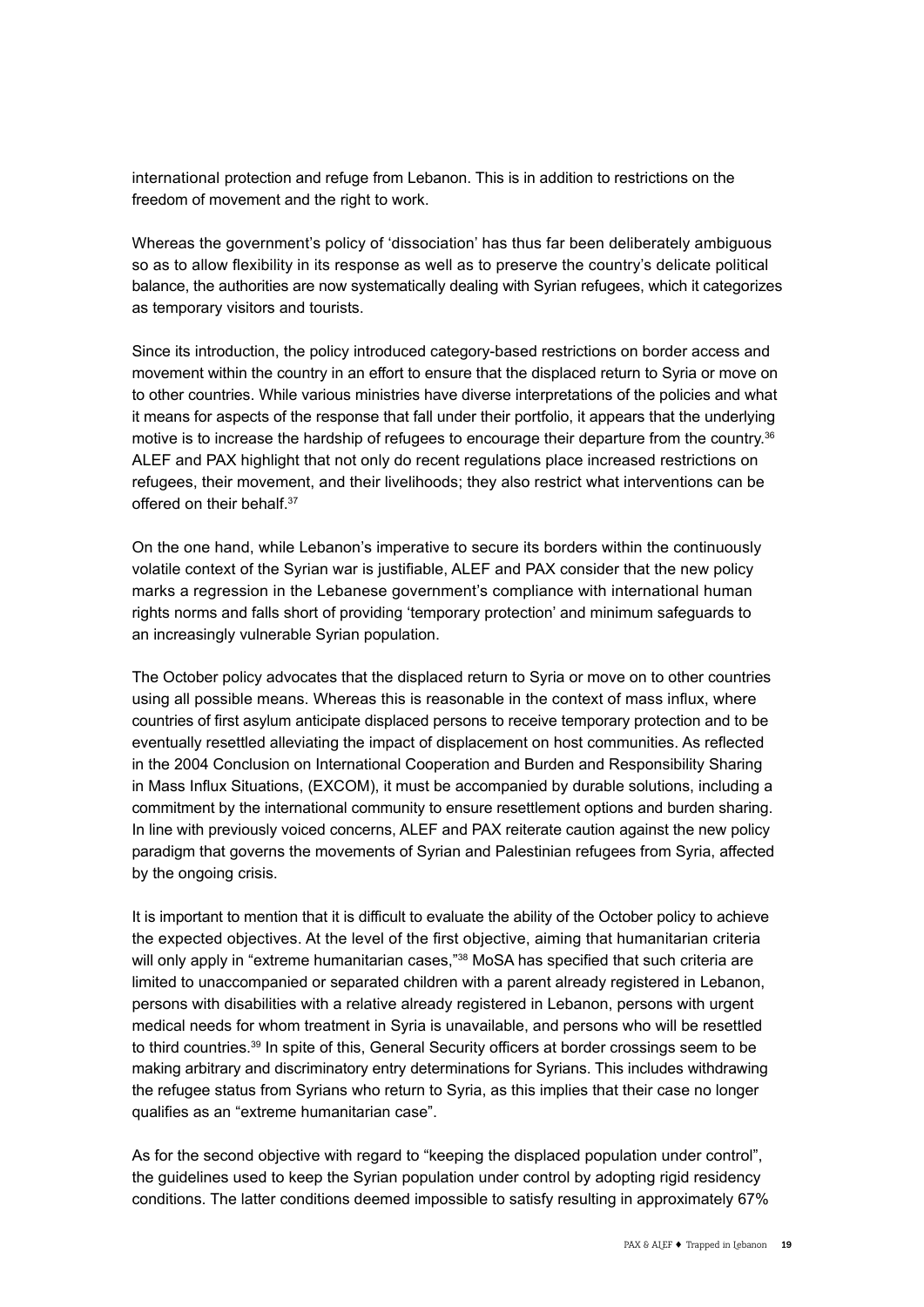<span id="page-19-1"></span><span id="page-19-0"></span>to 70% of Syrians lacking regular residency papers.<sup>[40](#page-34-24)</sup> Such situation will exacerbate the capacity of law enforcement agencies, further undermining the ability of the government to achieve the self-set objective.

<span id="page-19-2"></span>The third objective regarding the protection of the Lebanese labor force has had equally damning consequences. The Ministry of Labor memo<sup>41</sup> regarding the work restrictions affecting Syrian labor resulted in Syrians working irregularly, which further affected work conditions and increased exploitation. Such an environment, coupled with the need for more self-reliance among Syrians, provided the private sector with a non-compliant labor force, cheaper than Lebanese regular labor. This, in effect, has created further competition between Syrian and Lebanese labor and has had the adverse effect; failing to protect the Lebanese work force.

The report, in the sections below, further studies the potential implications of recent policy developments on the livelihoods of Syrian refugees and the Lebanese government's compliance with international human rights standards.

#### **3.1 From Open to Closed Border Policy**

While border management and control of territory remains a central element of state sovereignty, as of January 2015, Lebanese borders have been effectively closed for most, if not all, civilians fleeing the war in Syria. Met with increasing restrictions and greater obstacles, some 70 percent of Syrian refugees in Lebanon do not have valid legal stay in the country, leaving them subject to harassment, violence, and the restriction of movement, employment and decent livelihoods.[42](#page-34-26)

<span id="page-19-3"></span>Recent developments were preluded by a series of both systematic and indirect measures based on exclusion and rejection that have impeded the prospects of those seeking refuge in Lebanon.

<span id="page-19-4"></span>In May 2014, for example, the government imposed new border restrictions on Palestinian refugees coming from Syria. Under the new regulations 40 Palestinian refugees in Lebanon were forcibly returned to Syria, meanwhile Palestinian refugees from Syria wishing to enter Lebanon through an official border crossing were denied entry.<sup>[43](#page-34-27)</sup> According to an ordinance leaked from Beirut's Rafiq Hariri International Airport, Lebanon's General Security requested the airlines "not to transport any traveler who is a Palestinian refugee in Syria to Lebanon no matter the reason and regardless of the documents or IDs that they hold, under penalty of fining the transporting company in case of non-compliance as well as return of the traveler to where they came from".[44](#page-34-28)

<span id="page-19-6"></span><span id="page-19-5"></span>Meanwhile, in May 2014, the Interior Ministry announced that the Lebanese Government should no longer consider Syrian refugees who go back to Syria for short visits as refugees. Meanwhile, in August of that year the Council of Ministers announced that all Syrians without legal residency status, namely those willing to return to their country, would be exempted from overstay fines until the end of 2014, such step will encourage those willing to return to Syria to do so without the challenge of covering the fines.<sup>45</sup>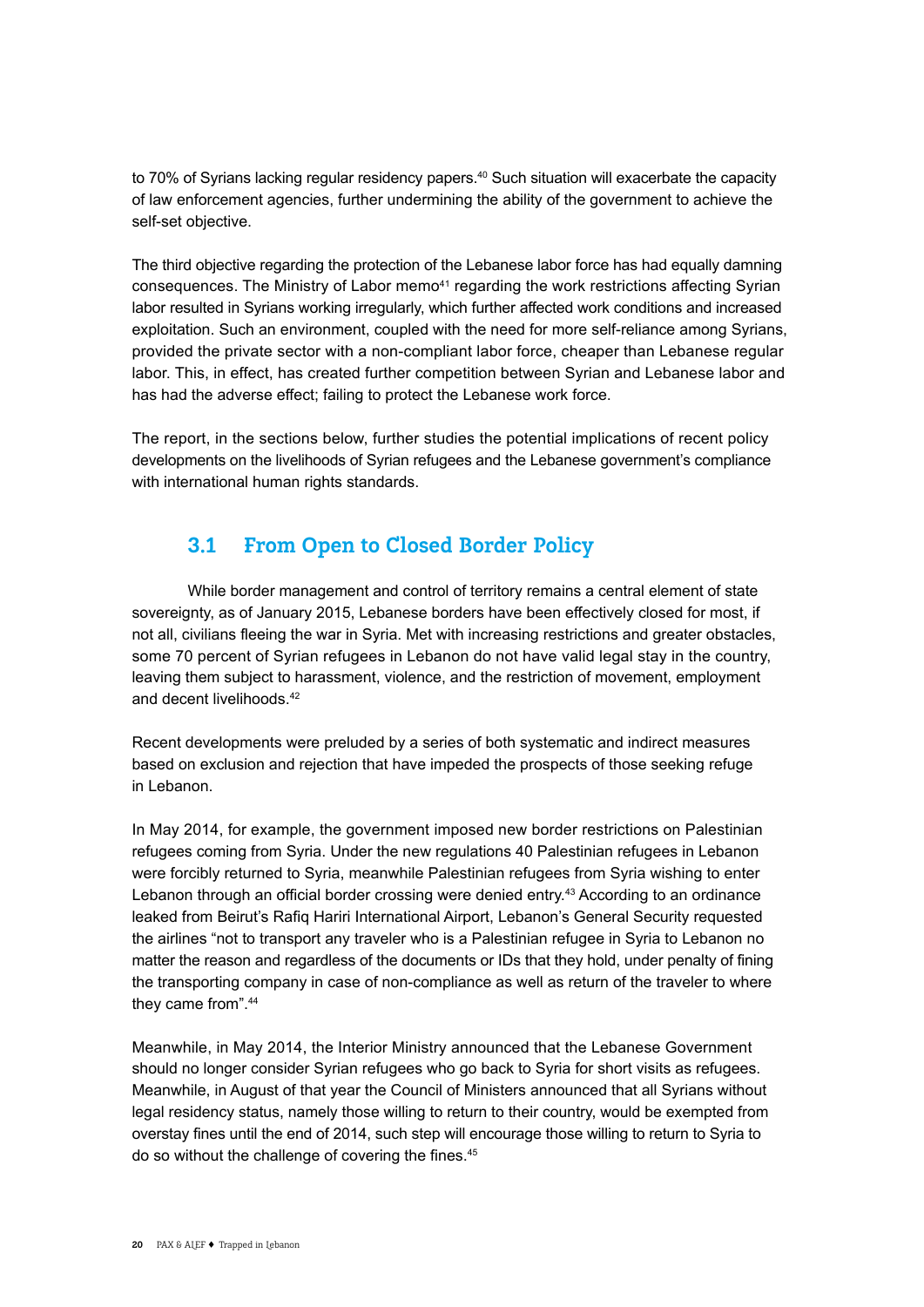#### Lebanese **borders** have been effectively **closed** for most, if not all, **civilians fleeing the war** in Syria.

<span id="page-20-1"></span><span id="page-20-0"></span>However, new General Security measures, introduced in line with the first provision in the "Policy on Syrian Displacement", which was adopted by the Lebanese cabinet on October 23, 2014[46,](#page-35-0) have highlighted a systematic shift in attitudes towards Syrians wishing to enter Lebanon. While a bilateral agreement in force since 1994 previously served as the guiding principles regarding the treatment of Syrian nationals in Lebanon, on 31 December 2014, Lebanon's General Security, introduced new criteria regulating the entry of Syrians into Lebanon.<sup>[47](#page-35-1)</sup> The previous arrangement, which governed the status of, and procedures concerning the entry of Syrian nationals in Lebanon, allowed nationals from each country to enter the other visa-free, with only a national identification card. Now, however, restrictions have increased. Syrians are required to either have a Lebanese sponsor, own real estate in Lebanon, or produce proof that their travel to Lebanon is for either tourism, transit to a third country, business, scholarship, or medical treatment[.48](#page-35-2)

<span id="page-20-3"></span><span id="page-20-2"></span>On 13 January 2015, Lebanon's General Security published an addendum in which additional categories for entry were detailed. The directive identified that holders of Lebanese residency permits and their family members, the spouses of Lebanese nationals, the children of Lebanese women, and wives of Palestinian refugees registered in Lebanon will be allowed to enter the country,[49](#page-35-3) as were holders of residential rental agreements, such as housing commitment by landlord or a certificate from local notaries, "Mukhtar", and entrants with residency permits in other Arab or foreign countries.<sup>50</sup>

<span id="page-20-5"></span><span id="page-20-4"></span>Syrian nationals who fulfill these criteria are granted short-term, temporary residence, while previously, even after 2011, Syrians were able to automatically obtain residency for six months, with the possibility of renewal.<sup>51</sup>

<span id="page-20-6"></span>ALEF has previously expressed concern with the discretionary power of the General Security Office of the Ministry of the Interior within its functions of monitoring borders and carrying out the admission and regularization of the status of foreigners, as well as detention and deportation to issue policies vis-à-vis Syrian refugees.<sup>52</sup> New border policies introduced by the General Security first in December 2014 then in January 2015 are deeply concerning. Irrespective of the fact that it is not party to the 1951 Convention, Lebanon remains bound by a number of international obligations in particular regarding the principle of non-refoulement and the reception conditions of Syrian refugees. Border closure, and 'return packages' puts refugees at risk of returning to areas where they will face danger and prosecution. The magnitude of the influx does not justify the Lebanese government's derogation from international human rights standards.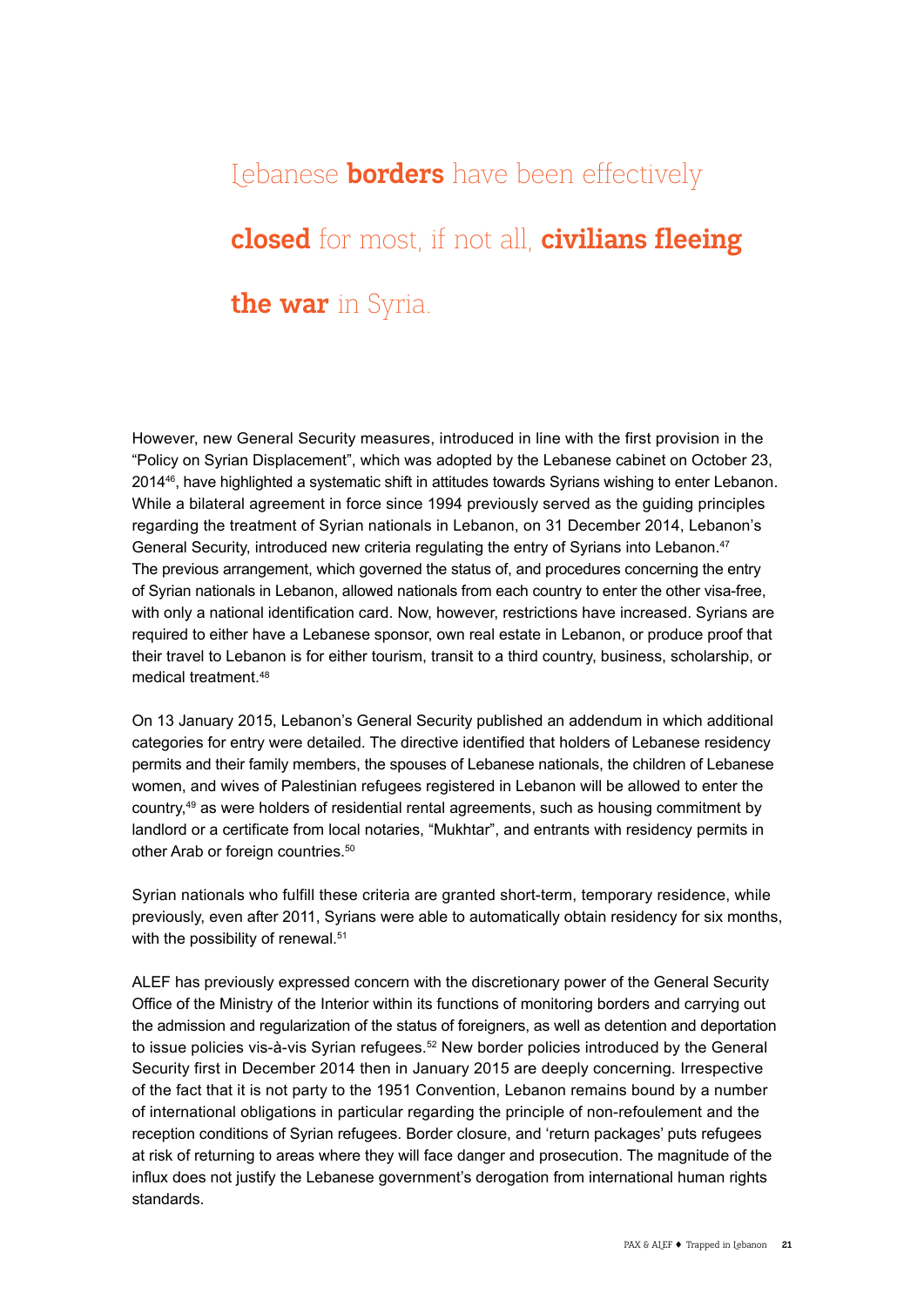<span id="page-21-0"></span>In this same vein, the international community's failure to shoulder its share of the burden must be addressed. As mentioned above, the number of Syrians seeking refuge in Europe represents a fraction of those seeking protection in Syria's neighboring countries. According to UNHCR, there have been an estimated 897,675 million asylum applications between April 2011 and December 2015. While Lebanon must continue its commitments to international laws and norms, it is untenable to expect that Lebanon, and its neighbors, must shoulder the responsibility alone.

Nonetheless, efforts to ensure all civilians from Syria seeking safety and international protection have access to UNHCR registration, regardless of their means of entry or employment status, are an immediate priority.

#### **3.2 Legitimacy of the Displaced**

<span id="page-21-1"></span>While Lebanon is not a party to the 1951 Convention or the 1962 Protocol, it is a party to a number of human rights treaties, and is bound to international customary norms, including nonrefoulement, which safeguards individuals from being returned to environments or situations where they are at risk of persecution or serious human rights abuses.<sup>53</sup> According to UNHCR, "Whenever refugees – or asylum-seekers who may be refugees – are subjected, either directly or indirectly, to such measures of return, be it in the form of rejection, expulsion or otherwise, to territories where their life or freedom are threatened, the principle of non-refoulement has been violated."[54](#page-35-8)

<span id="page-21-4"></span><span id="page-21-3"></span><span id="page-21-2"></span>The government's discretionary use of terminology and classification criteria could yield disconcerting consequences. Lebanon's 2003 MoU with UNHCR stipulates that Lebanon is not an asylum country and that the term "asylum seeker" means a "person seeking asylum to a country other than Lebanon."[55](#page-35-9) While penned in the wake of the 2003 Iraqi refugee crisis, Lebanon's soft policy, avoiding words associated with "asylum" has created a legal grey area.[56](#page-35-10) Meanwhile, within the framework of the October Policy, Lebanon's General Security is empowered to restrict or approve the entry of Syrian nationals according to specific categories under its discretion, ultimately blurring the lines between whom the government considers to be displaced, refugees, and migrants.<sup>[57](#page-35-11)</sup>

<span id="page-21-7"></span><span id="page-21-6"></span><span id="page-21-5"></span>Moreover, more complex and costly administrative procedures, such as those imposed in the renewal of residency permits, have resulted in a number of refugees becoming technically illegal overnight. For example, in April 2015, the Ministry of Social Affairs notified UNHCR that refugees registered with the organization, who entered Lebanon after January 5<sup>th</sup> should be deregistered, and at the same time, Lebanon's Foreign Minister, Gebran Bassil, wrote to the UN High Commissioner for Refugees, Antonio Guterres, threatening Lebanon's relationship with the organization unless it stopped registering refugees adults and children.[58](#page-35-12) As a result, the government has systematically rejected the registration of displaced Syrians born in Lebanon since July 2014.<sup>[59](#page-35-13)</sup> The Norwegian Refugee Council reported that 92 percent of refugees are unable to satisfy the requirements necessary to register their children. For those Syrian children born in Lebanon, who in light of several bureaucratic requirements are left without official birth certificates and other documentation, the situation is equally troubling and in direct violation of Article 7 (1) of the Convention of the Rights of the Child, which was ratified by Lebanon in 1991.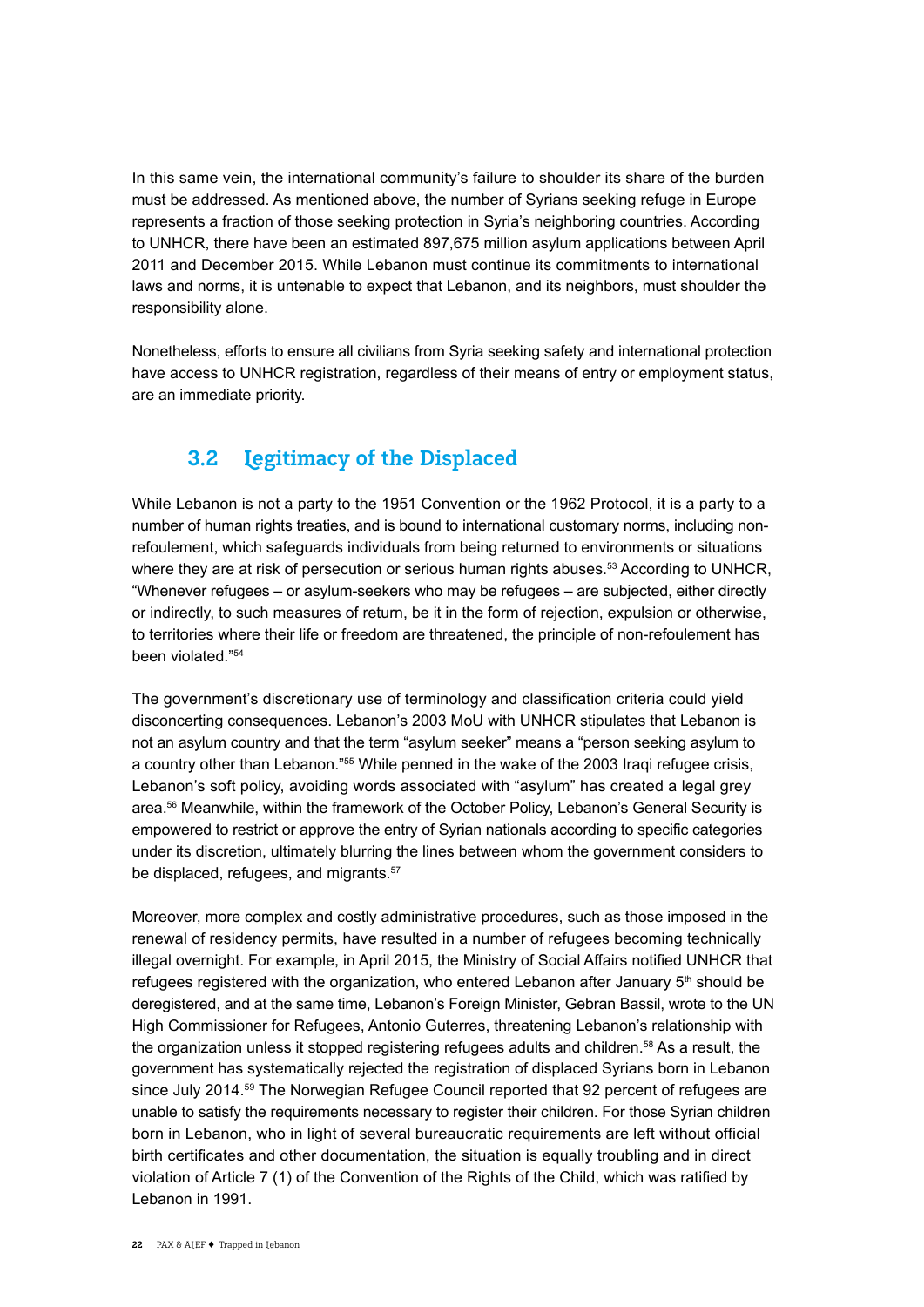

<span id="page-22-0"></span>According to the article, "[children] shall be registered immediately after birth and shall have the right from birth to a name, the right to acquire a nationality and, as far as possible, the right to know and be cared for by his or her parents".<sup>[60](#page-35-14)</sup> However, a UNCHR survey carried out in 2014 highlighted that some 72 percent of Syria refugee newborns in Lebanon did not have an official birth papers.<sup>[61](#page-35-15)</sup>

<span id="page-22-2"></span><span id="page-22-1"></span>As previously identified by ALEF, "[The] Catalytic effects of statelessness start at birth and become more evident with the inability to access education and exponentially become threatening when the daily aspect of daily life is regulated through nationality and identity."<sup>62</sup> The lack of valid legal status leaves a number of asylum seekers unable to obtain civil documents and has raised a number of cross sector concerns, including potential restrictions on assistance, protection, and human rights. Furthermore, statelessness imposed by the unwillingness to register Syrian children and adults affected by the crisis hampers the prospects of finding durable solutions.

<span id="page-22-3"></span>While the policy centers on "putting an end to displacement across the borders, except for exceptional humanitarian cases", it remains unclear how the authorities define extraordinary humanitarian criteria.<sup>63</sup> Equally, it raises concerns regarding the protection and rights for Syrians not considered as displaced refugees.

Carte blanche deregistration of refugees is against standards of international law, and ultimately poses greater challenges in efforts to manage the mass influx. While the justification of a systematic review to ensure that those registered as refugees are indeed within the wellestablished criteria is evident, an independent needs-based assessment must be done on a case-by-case basis with due consideration for the specific socio-economic and other sectorspecific vulnerabilities of the individual. A review process in this regard should not jeopardize those, migrants or refugees, who may have a legitimate fear of political persecution, and/or physical and psychological harm.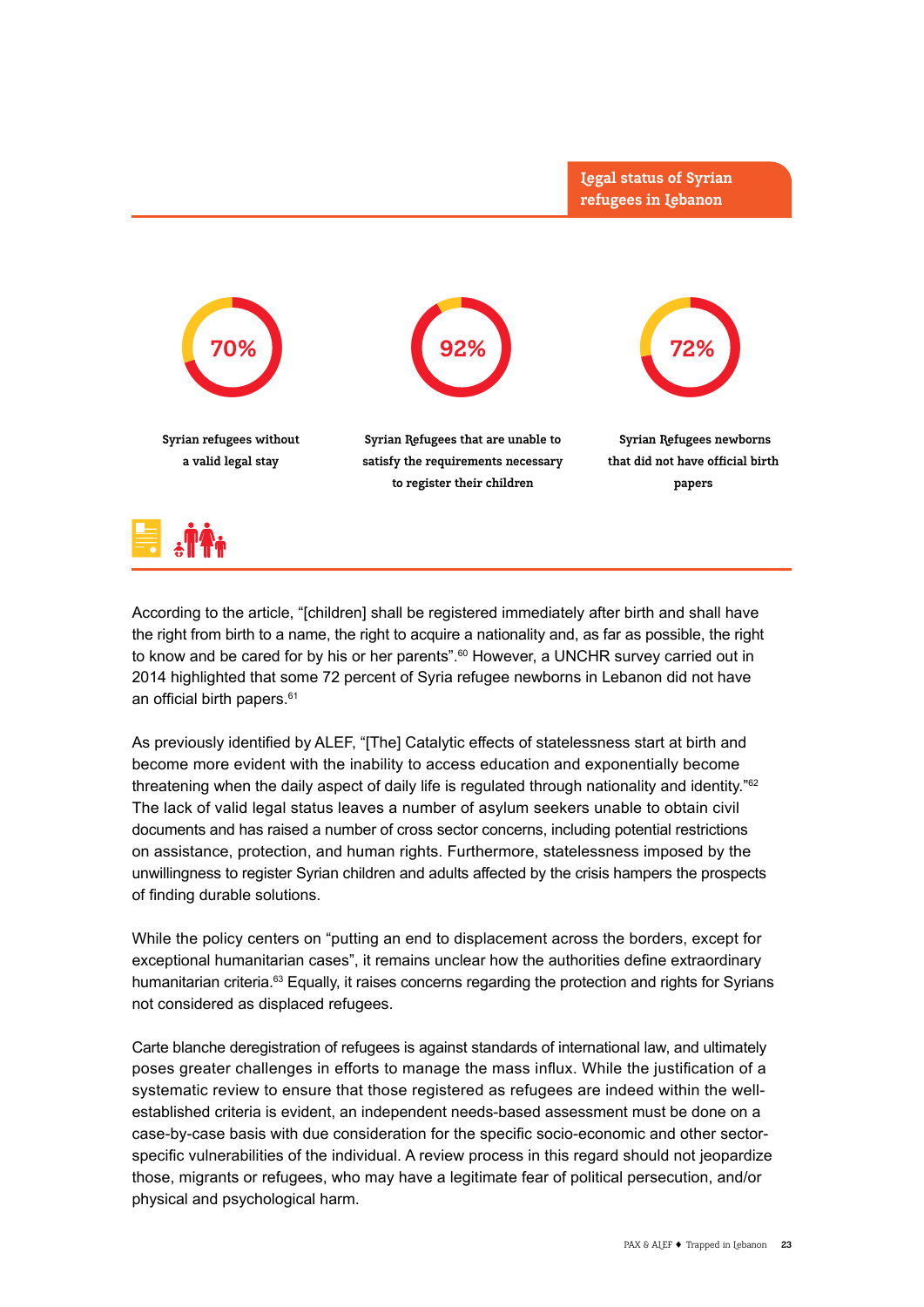#### **3.3 Limitation of Refugee Assistance Programs**

<span id="page-23-1"></span><span id="page-23-0"></span>The recent policy framework also outlines provisions for a balance of aid between displaced and host communities. In this light, it is anticipated that the government might seek to limit the implementation of refugee assistance programs, restricting operation to certain national institutions or NGOs, regardless of capacity or expertise constraints.[64](#page-35-18) Meanwhile, irregular legal status and constraints threaten to hinder cash assistance activities, including Cash-for-Work programming, and education activities.

According to an assessment conducted by OXFAM in 2015, titled "Lebanon: Looking Ahead in Times of Crisis", further restrictions on cash assistance are discussed within certain government ministries, as well as restrictions which would see the government assume full control of future funds and assessments.<sup>[65](#page-35-19)</sup>

<span id="page-23-2"></span>Until January 2015, refugees registered by the UNHCR rarely had to deal with local governments. However, in light of the organizations' shrinking involvement,and the greater role assumed by local municipal authorities, public frustrations are being amplified. This reveals significant implications on both host and refugee community dynamics, where growing seeds of resentment and mistrust risk exacerbating underlying social tensions. Meanwhile, security provisions stipulated in the policy, including those aimed at regulating the movement and employment prospects of the displaced, including increases in checkpoints, evictions, and raids, restrict access by response partners and reduce the quality of services.<sup>[66](#page-35-20)</sup>

<span id="page-23-4"></span><span id="page-23-3"></span>Further efforts to secure direct funding for governmental organizations is concerning. Organizing relationships with international organizations according to Lebanese laws may result in various limitations, which may also serve to hinder the ability to implement a needs-based response. $67$ For example, a "balance of aid" interpreted as a 1:1 or 50/50 split between refugee and Lebanese for individual or household-level assistance might have significant implications on beneficiary selection and might leave insufficient funds to objectively assist those most vulnerable. Meanwhile, community-level implementation restricted to public institutions, risk enduring capacity limitations as well as the ire of donors wary of corruption, leakages, and Lebanon's precarious internal politics.

Additionally, limiting access to respond to "high-need" populations by imposing geographic criteria or demands based on specific activities, partners or other modalities might provide an avenue for confessional or political interests to influence planning and implementation. The new policy might engender a scenario in which the aid community will not be able to support all plans and priorities specified by the Lebanese authorities, however, such a scenario which in effect raises undeliverable expectations,risks long term effects on the relationship with the government, and potentially also for national civil society space.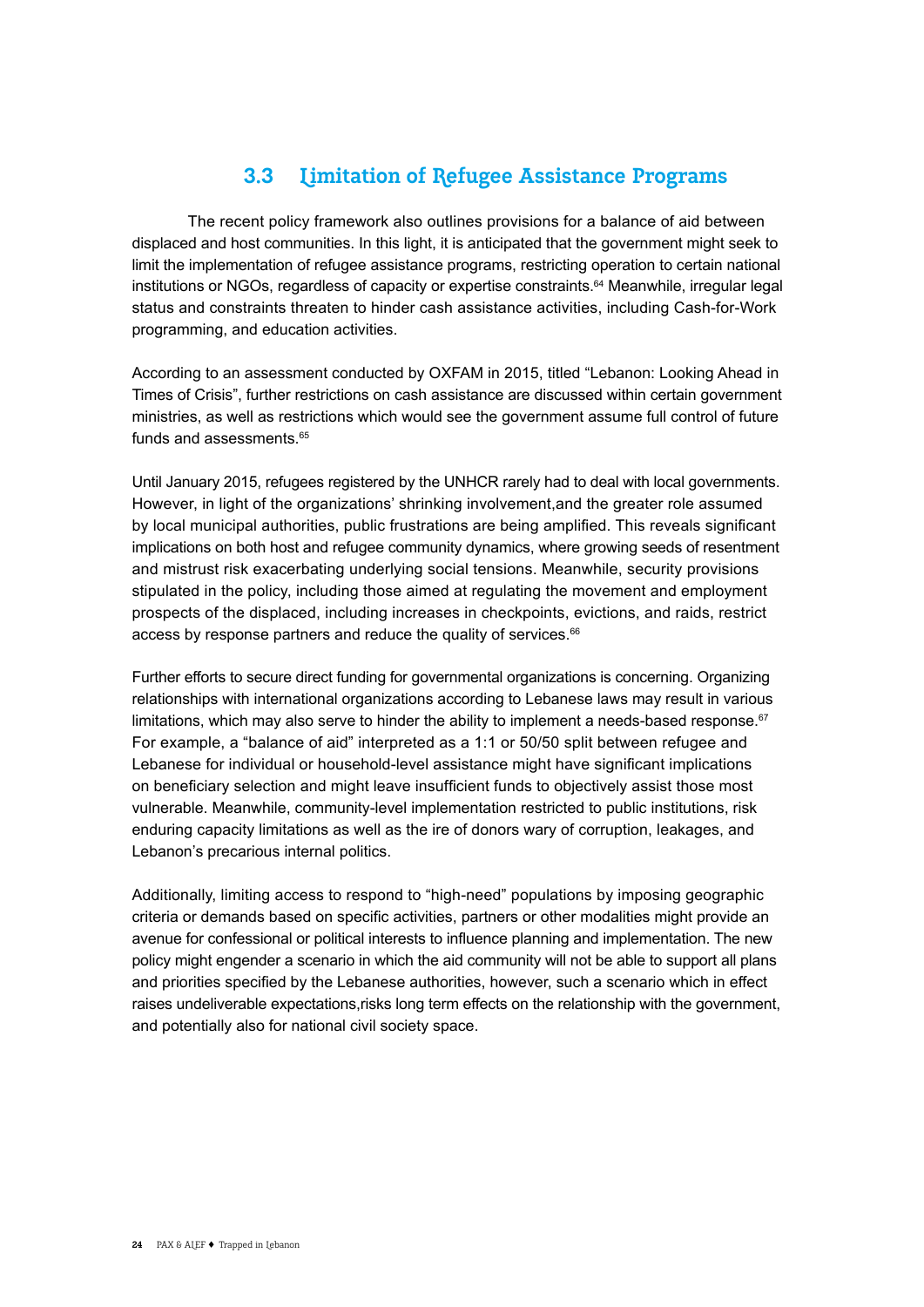#### <span id="page-24-0"></span>**3.4 Mounting Insecurity and Implications on Protection**

<span id="page-24-2"></span><span id="page-24-1"></span>Instances of violence against Syrians, including sexual and gender-based violence against the refugee community, are ongoing. On the one hand, some of the recent violence stems from fear of ISIS sleeper cells amongst Syrian refugee communities.<sup>[68](#page-35-22)</sup> The authorities and the army have increasingly targeted informal settlements where Syrian refugees reside, carrying out raids to arrest people suspected of being Islamist militants. Forced evictions are also justified on the premise of other general security concerns. Meanwhile, a number of towns and municipalities throughout the country have introduced curfews on "foreign" residents, restricting freedom of movement.<sup>69</sup> As noted by Human Rights Watch and the Norwegian Refugee Council, the implementation of forced curfews by the municipalities violates not only human rights but also Lebanese domestic law.<sup>70</sup> This was echoed by former Interior Minister, Marwan Charbel, who stated that there was no legal basis for the curfews, and that local municipalities did not have the right to infringe on the authority of the state-wide security forces – whatever the conditions – including imposing local curfews. $71$ 

<span id="page-24-4"></span><span id="page-24-3"></span>Nonetheless, the majority of municipal leaders have requested support in introducing local police forces to fight off a perceived increase in criminal incidents.<sup>[72](#page-35-26)</sup> Yet due to the absence of effective law enforcement, many areas opted for informal security networks, through which – under municipality protection – young Lebanese males conduct daily patrols to identify "suspicious" security threats.[73](#page-35-27)

<span id="page-24-7"></span><span id="page-24-6"></span><span id="page-24-5"></span>The surge of Syrians in Lebanon has also triggered a strong social backlash.<sup>74</sup> According to a perception survey conducted by the Institut Des Sciences Politiques, 49 percent of Lebanese respondents said they feel safe to move anytime of the day or night, while just 27 percent of Syrians reported feeling safe.<sup>[75](#page-36-0)</sup> In a survey conducted by ALEF in the village of Marj, in central Bekaa, 25 percent of surveyed Lebanese expressed that refugees are a key concern. The major reasons of concern were socio-economic. When specifically asked about effect on their work opportunities, 85 percent of Lebanese clearly confirmed the effect that the Syrian refugee presence has. On the other hand, in addition to economic, health and living conditionspersonal security, threat of armed groups and kidnapping represented 20 percent of the answers of refugees when asked about what threatens their lives. Moreover, a worrying 12 percent added that they consider the Lebanese people and the general stability of the area as a threat to their lives. As for the Lebanese community, when asked about their main concern, 11 percent of the Lebanese respondents considered security their third main concern, compared with 12 percent who chose the economy, and 25 percent who chose the refugee crisis as their main concern.<sup>76</sup>

<span id="page-24-8"></span>Amid an environment of decreased mobility and mounting insecurity, whether real or perceived, tensions have swelled. Meanwhile, as explained below, increased competition for Lebanon's resources has impacted the relationship between the host and refugee communities threatening an already tenuous social cohesion.

As noted above, Lebanon has a valid interest in ensuring the stability and security of the country, however the category-based restriction of movement, including arrests and detentions, and the persistent mistreatment and stigmatization of refugees should be addressed within the rightsbased context. The rigid policies implemented on Syrian nationals in Lebanon, in addition to curfews, raids, arrests, and violations to the presumption of innocence, have generated a strong perception among Lebanese coining refugees as a security threat. The latter perception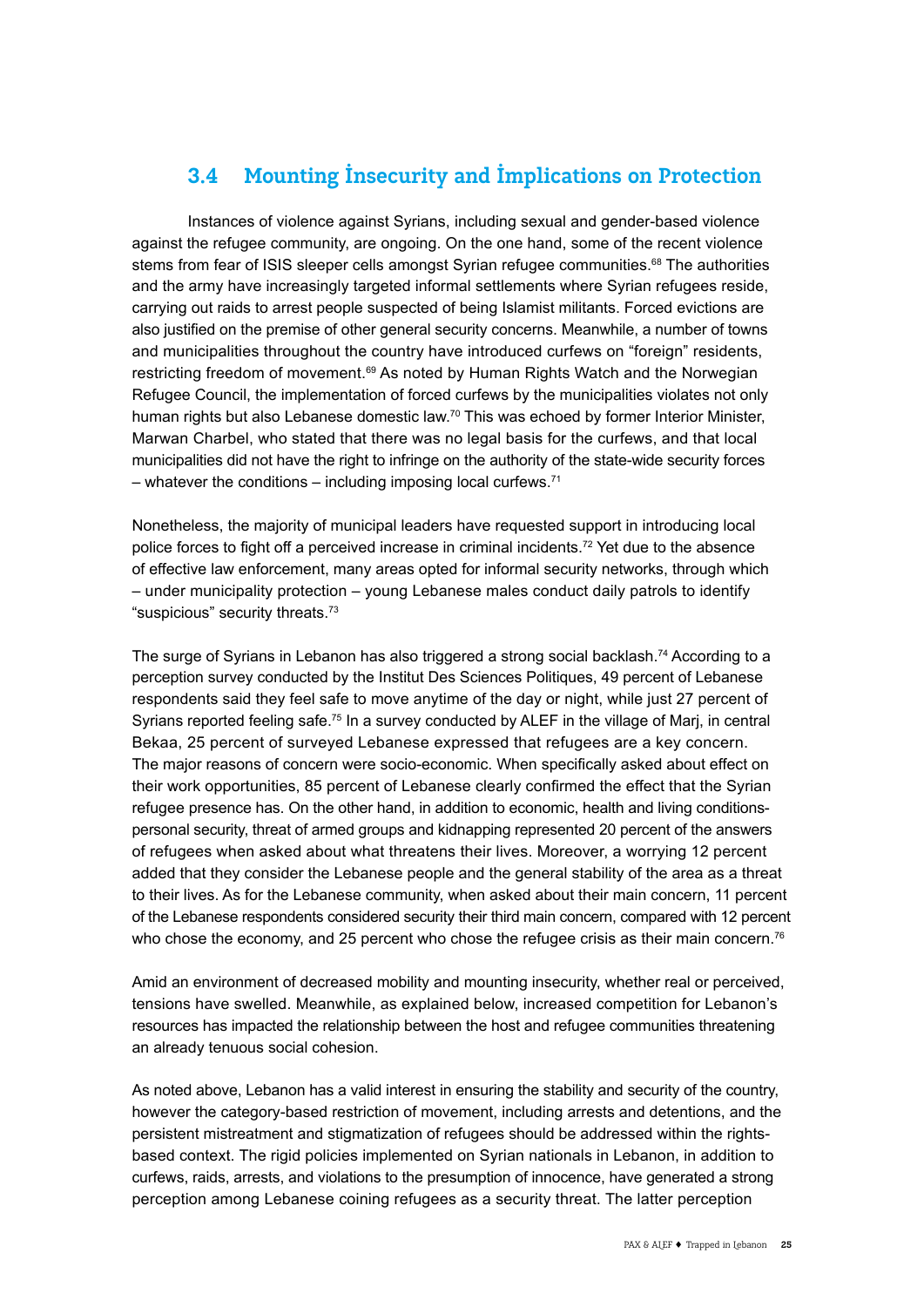generates further segregation of communities and discrimination leading to weaker social cohesion and further challenges to stabilization interventions.

While media and social dynamics play a significant role in framing attitudes by placing blame or targeting specific communities, the authorities, in conjunction with other relevant organizations, including civil society and humanitarian actors, should examine ways in which social cohesion can be built and maintained. Changing perceptions and attitudes towards refugees so that they are viewed within the context of their unembellished reality, rather than perceived as an inherent socio-economic and security threat, is fundamental to addressing misperceptions, which have fostered jealousy and resentment in Lebanese public opinion.

> The **rigid policies** implemented **on Syrian** nationals in Lebanon, in addition to **curfews**, **raids**, **arrests**, and **violations** to the presumption **of innocence**, have generated a **strong perception** among Lebanese coining refugees as a **security threat.**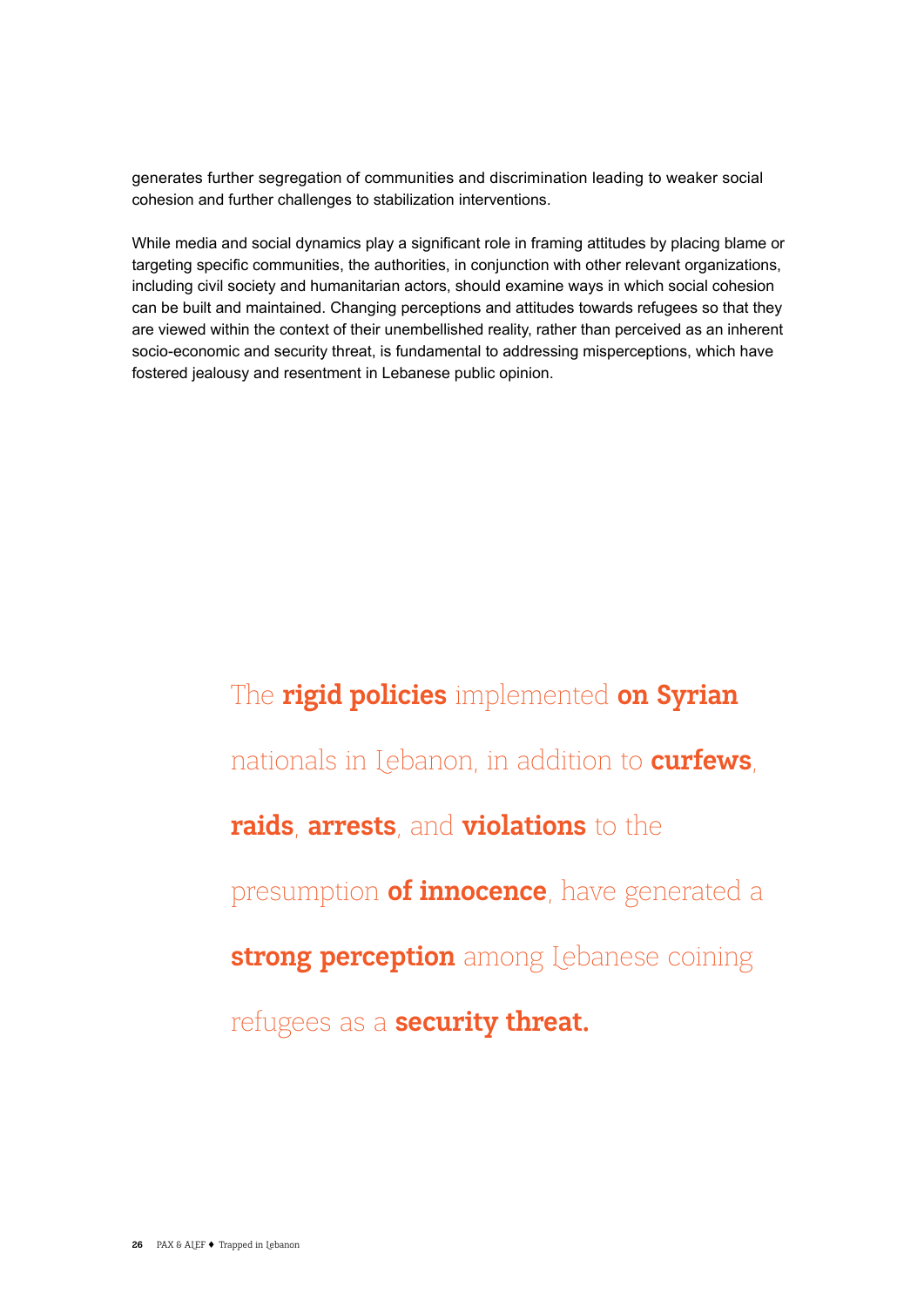#### <span id="page-26-0"></span>**3.5 Impact on Livelihoods**

Not the least, new policies adopted by the Lebanese authorities have significant impacts on the livelihoods of Syrians already inside Lebanon's borders.

Most Syrian refugee families are living in conditions that are drastically worse from what they used to know in Syria. And for many Syrian refugees the collective effect of years in exile is taking its toll. With depleted savings and a lack of viable employment opportunities, many of Syria's refugees are living in squalid conditions, struggling to pay rent, feed their families, and cover their basic needs.

<span id="page-26-1"></span>While Lebanon has had a history of employing seasonal Syrian migrant workers before the onset of the crisis, some who faced exploitative conditions $77$ , the current environment has both compounded and systematized their plight as well of those of other Syrian diaspora communities in Lebanon. Increased restrictions risks further marginalizing displaced communities, increasing social tensions, and sowing resentment.

<span id="page-26-2"></span>Although many work illegally, according to the new regulations, Syrian refugees registered in Lebanon are required to refrain from work under any circumstances.<sup>[78](#page-36-3)</sup> And while those not registered or considered as refugees are required to find a Lebanese work permit sponsorship, a decision issued by Lebanon's Labor Minister, Sajaan al-Kazzi, redefining professions exclusively open to Lebanese and reducing the categories of work open to foreigners, has excluded Syrians from employment in various sectors including several administrative, professional, and unskilled positions.[79](#page-36-4)

<span id="page-26-5"></span><span id="page-26-4"></span><span id="page-26-3"></span>These restrictions have expanded the black market and increased the risk of labor exploitation as Syrians work without rights or adequate protection.<sup>80</sup> According to the International Labor Organization (ILO), the income of these illegal workers is up to 40 percent less than the mandated Lebanese minimum wage of \$448 per month, $81$  while the gap between monthly expenditures and income, estimated at \$300, has forced many households to take on extraordinary debt.<sup>[82](#page-36-7)</sup>

<span id="page-26-10"></span><span id="page-26-9"></span><span id="page-26-8"></span><span id="page-26-7"></span><span id="page-26-6"></span>Nationally, unemployment rates among Syrians increased by 7 percent between 2014 and 2015.[83](#page-36-8) As a result, some 86 percent of Lebanon's Syrians live in poor villages with little opportunity for employment or education, and some 70 percent of Syrian refugees in Lebanon now live below the Lebanese extreme poverty line.<sup>84</sup> Unemployment in Lebanon in the year of 2015 has witnessed a rise in percentage compared to the year 2014. The most important issue however is the inability of the Lebanese government to regulate jobs, especially in light of the Syrian refugee crisis. Unemployment has also hit recent university graduates; even students who have graduated in the year 2014 are still not able to find a job. A recent study shows that a staggering 30.000 people are currently unemployed in Lebanon. The same study points out that the unemployment rate of young adults in Lebanon is at 35 percent.<sup>[85](#page-36-10)</sup> Moreover, The Value Added Tax rise proposal of an increase from 10 to 12 percent would result in negative impacts on the welfare of the middle class and households living just above the poverty line, as overall poverty in Lebanon might increase to 35 and even 50%.<sup>[86](#page-36-11)</sup>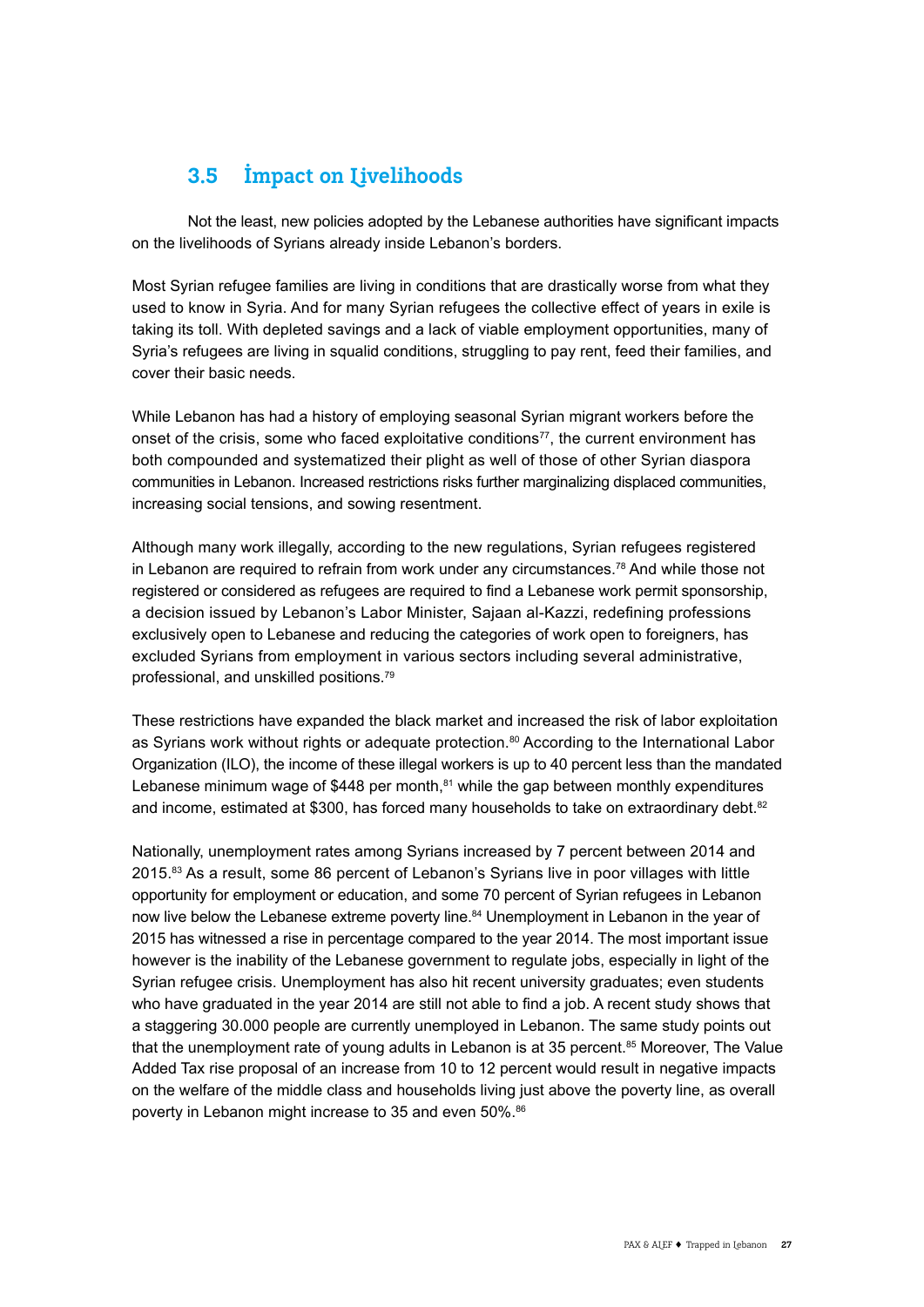

<span id="page-27-1"></span><span id="page-27-0"></span>Loans, along with food vouchers have become a primary source of livelihood for many refugees.<sup>87</sup> According to a recent Human Rights Watch survey, nearly 90 percent of Syrian refugees in Lebanon are trapped in debt.<sup>88</sup> Meanwhile some 98 percent of Palestine Refugees from Syria rely on UNRWA cash assistance as their main source of income.<sup>89</sup>

<span id="page-27-2"></span>Faced with increasing and crippling debt, refugees have no way of leaving Lebanon. Instead, they are caught up in a brutal and often inescapable cycle of poverty and debt, leaving them few options but to try to survive from one day to the next. As a result, many displaced Syrians have adopted negative coping strategies.

<span id="page-27-3"></span>A number of young refugees have resorted to illegal sources of income including smuggling, human trafficking and drug dealing. In Beirut, petty crime has risen by 60 percent, and 26 percent of Lebanon's prison population now consists of Syrian nationals picked up for robbery, vagrancy, or illegal employment.<sup>[90](#page-36-15)</sup> Meanwhile, young girls have been forced into survival sex and early marriages as a strategy for survival.<sup>91</sup>

<span id="page-27-4"></span>Lack of viable employment opportunities, and increased restriction of movement has also had damaging effects on refugee children.

<span id="page-27-5"></span>While all Syrian children are technically able to attend Lebanese schools, the authorities have been unable to successfully integrate refugee children into the education system. In 2014, only 101,362 children, representing 25 percent of school aged refugee children, were registered in Lebanese public schools, while some 200,000 refugee children remain out of the school system pending more formal and non-formal education opportunities.<sup>[92](#page-36-17)</sup>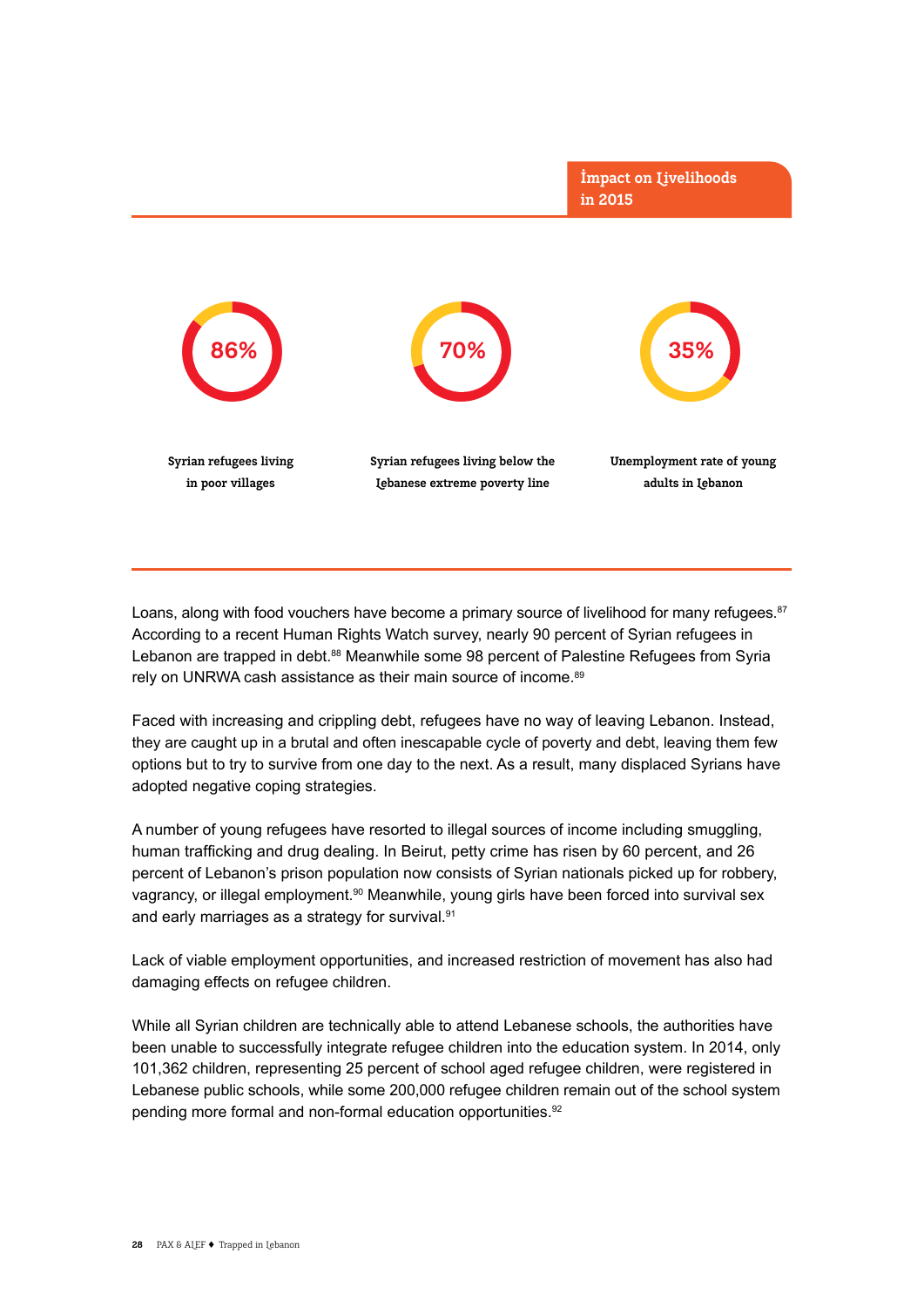<span id="page-28-0"></span>Clearly barriers to education remain multifaceted and interconnected, and range from financial constraints such as the cost of transportation or school supplies, to structural reasons and dissimilarities between Lebanese and Syrian curricula. $93$  However most damaging, are the domestic economic necessities that rob children of their youth and scholastic growth. When adults without legal residency are restricted from gainful employment, it's their children that often pick up the slack. Children, while often immune from arrests, are deployed as additional source of income, adding to increased dropout rates among vulnerable Syrian refugee children.<sup>94</sup> Syrian children without access to education are more prone to get stuck in a perpetual cycle of poverty, and pose risks to both internal and regional security.

<span id="page-28-1"></span>In this light, an overall framework should be pursued to enable those who can be self-sufficient to do so without having to resort to harmful negative coping mechanisms. Ensuring that Syrian adults that are able to work have the right to do so, especially in work sectors traditionally filled by Syrians in Lebanon, is a key first step.

> **90 percent** of Syrian refugees in Lebanon are **trapped in debt. 98 percent** of Palestine Refugees from Syria **rely** on **UNRWA** cash assistance as their **main source** of **income.**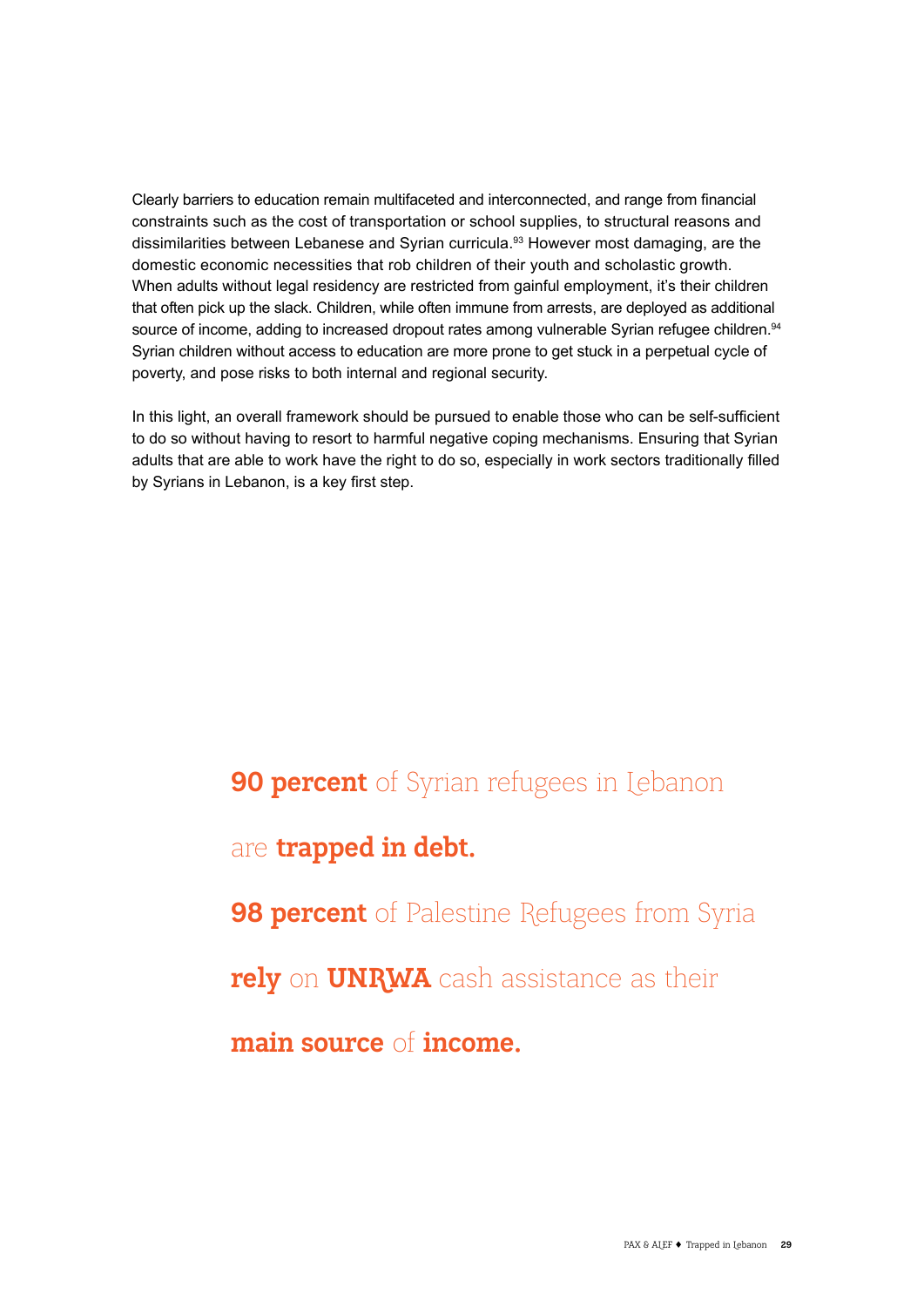## <span id="page-29-0"></span>4. Conclusions and recom- mendations

T o be sure, few expected the Syrian conflict to drag on for this long, let alone that the number of refugees would surpass the million mark. But years into the conflict the scale of the humanitarian crisis continues to gr the number of refugees would surpass the million mark. But years into the conflict the scale of the humanitarian crisis continues to grow.

For the majority of the million of refugees from Syria living in Lebanon, returning home, in the short to mid-term, faces a myriad of challenges making such an option close to impossible. An opportunity exists for Lebanon to develop its domestic legal framework regarding the treatment of refugees, and draws a legal distinction between Syrian refugees and other types of immigrants and visitors. By doing so, Lebanon will uphold its international obligation to provide protection to those with a well-founded fear of persecution.

However, the responsibility for protecting and upholding the rights of the refugee population does not lie only with Lebanon. International support to the country and well as to Syrian refugees must increase. Resolutions, as well as mitigating solutions to restrictive policies require intervention from a broad range of actors. While the specificities of Lebanon's experience demand a sustainable political and humanitarian effort, responding to the more immediate issues requires a wide, more comprehensive and creative approach to the principles of protection and burden sharing.

#### Burden sharing and resettlement

Even if international financial support to the Lebanese government to deal with the humanitarian consequences of the influx of refugees has been substantial in absolute figures, it falls short of the needs of the Lebanese state, the Syrian refugees and their hosting communities.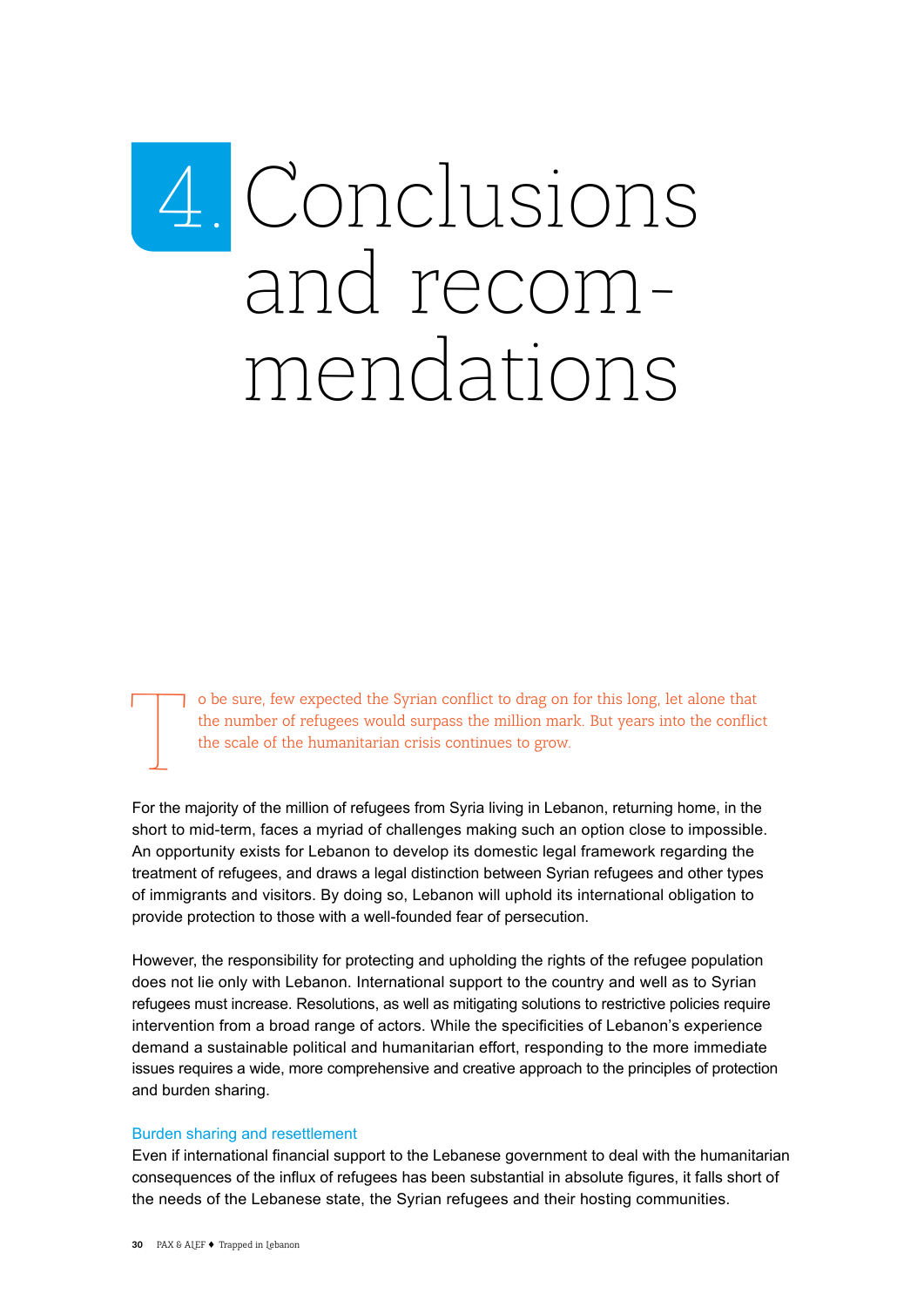#### The **responsibility** for **protecting** and upholding the **rights** of the **refugee** population **does not lie only** with **Lebanon.**

Material assistance should not be considered the sole requirement of burden sharing. Resettlement, security coordination, humanitarian evacuation and other forms of sustainable actions must also be part of the international community's support to Lebanon to mitigate the risks, fears and demographic challenges. The support provided must be made conditional on key criteria with regard to protection of refugees.

In that regard, ALEF and PAX call upon:

- ◆ The government of Lebanon and, the European Union and EU member states to ensure and increase funding to enable direct assistance for both basic and critical needs to mitigate policy impact
- The EU and EU member states to intensify efforts to increase the number of places for Syrian refugees globally, including humanitarian admission, or other forms of admission
- The EU and EU member states to seek a joint advocacy with the government of Lebanon on points of agreement, such as resettlement, and a durable political solution to the Syrian Conflict
- The UNHCR to continue and intensify advocacy efforts towards states to increase the number of places for Syrian refugees globally on resettlement, humanitarian admission, or other forms of admission
- ! Cooperation between actors in aid agencies, academia, think tanks, local government, and the private sector is needed to convey support and messaging advocating the fair treatment of refugees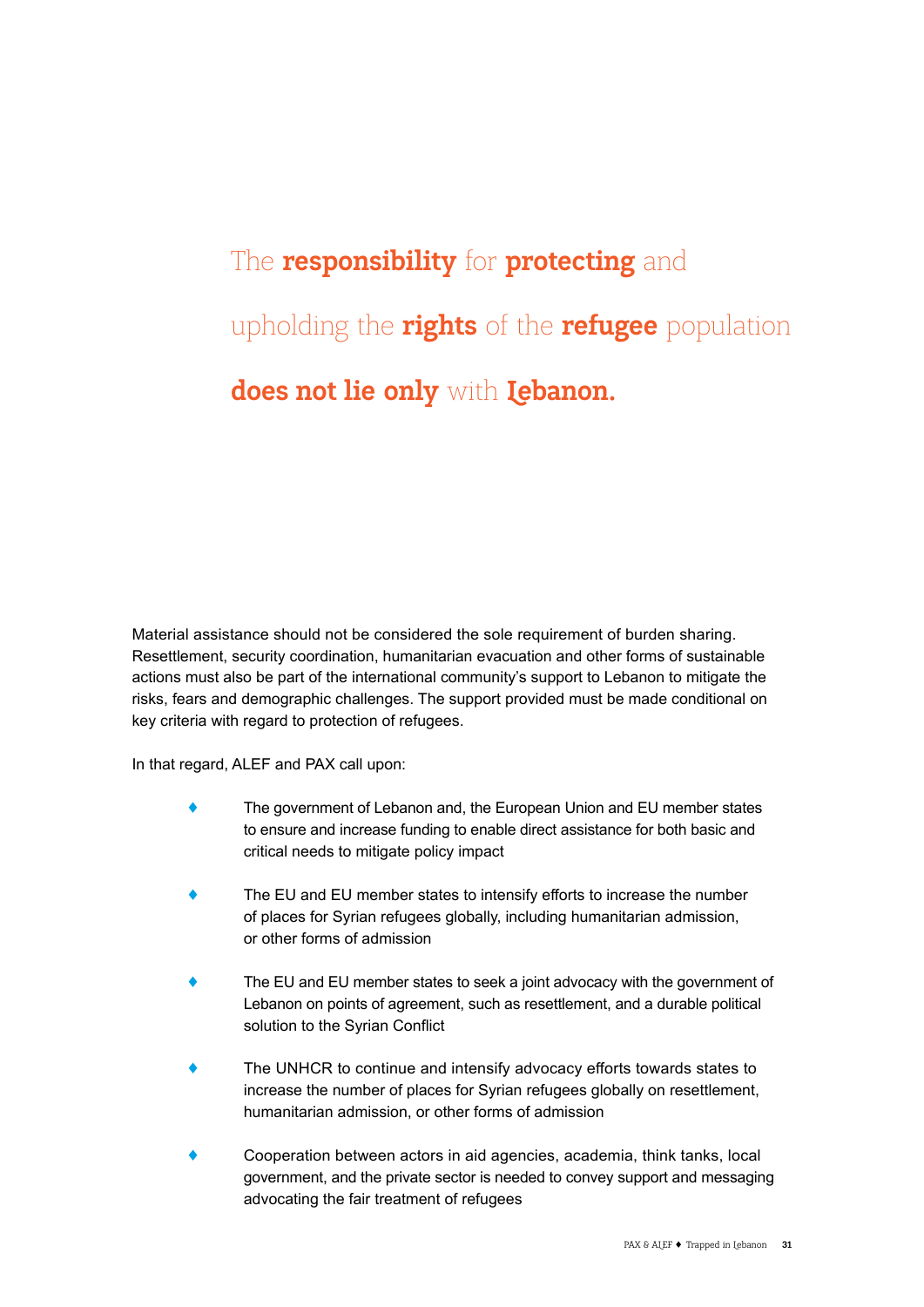#### Restrictive measures push refugees into illegality

The so-called "October policy", restricting entry and stay in Lebanon for Syrians, has led to a very high number of Syrians disappearing in illegality. Some 70 percent of Syrian refugees in Lebanon do not have valid legal stay in the country. This leaves them subject to harassment, violence, and the restriction of movement, employment and decent livelihoods. While the restrictive measures were taken with the argument of protecting security, these measures actually lead to an increased pressure on security, with violent incidents, problems in documenting figures and location of refugees, refugees living and working illegally and hardship leading to an increased threat of crime and radicalization. Efforts to ensure all civilians from Syria seeking safety and international protection have access to UNHCR registration, regardless of means of entry or employment status are an immediate priority.

#### Therefore, ALEF and PAX call upon:

- The government of Lebanon to remove barriers that prevent Syrians from pursuing sustainable livelihoods, including restrictions on the right to work, and the right to self-sustain**.** An overall framework should be pursued to enable those who can be self-sufficient to do so without having to resort to harmful negative coping mechanisms
- ! The government of Lebanon to engage in vulnerability-based assistance, including for non-registered Syrians and host communities
- The EU and EU member states to communicate to their Lebanese partners the benefits of supporting refugees, including increased control over informal workers, tax income, filling employment and social stability
- The EU and EU member states to highlight with their Lebanese partners the importance of NGOs in outreach, community mobilization, and service delivery
- The UNHCR and other aid agencies to increase and improve communications to both the Lebanese government and the public around programs supporting Lebanese citizens, and the positive impacts of assistance on local communities and economies

#### **Registration**

Within the framework of the October Policy, Lebanon's General Security is empowered to restrict or approve the entry of Syrian nationals according to specific categories under its discretion, ultimately blurring the lines between whom the government considers to be displaced, refugees, and migrants. While the justification of a systematic review to ensure that those registered as refugees are indeed within the well-established criteria is evident, an independent needs-based assessment must be done on a case-by-case basis with due consideration for the specific socio-economic and other sector-specific vulnerabilities of the individual. An opportunity exists for Lebanon to develop its domestic legal framework regarding the treatment of refugees, and draws a legal distinction between Syrian refugees and other types of immigrants and visitors.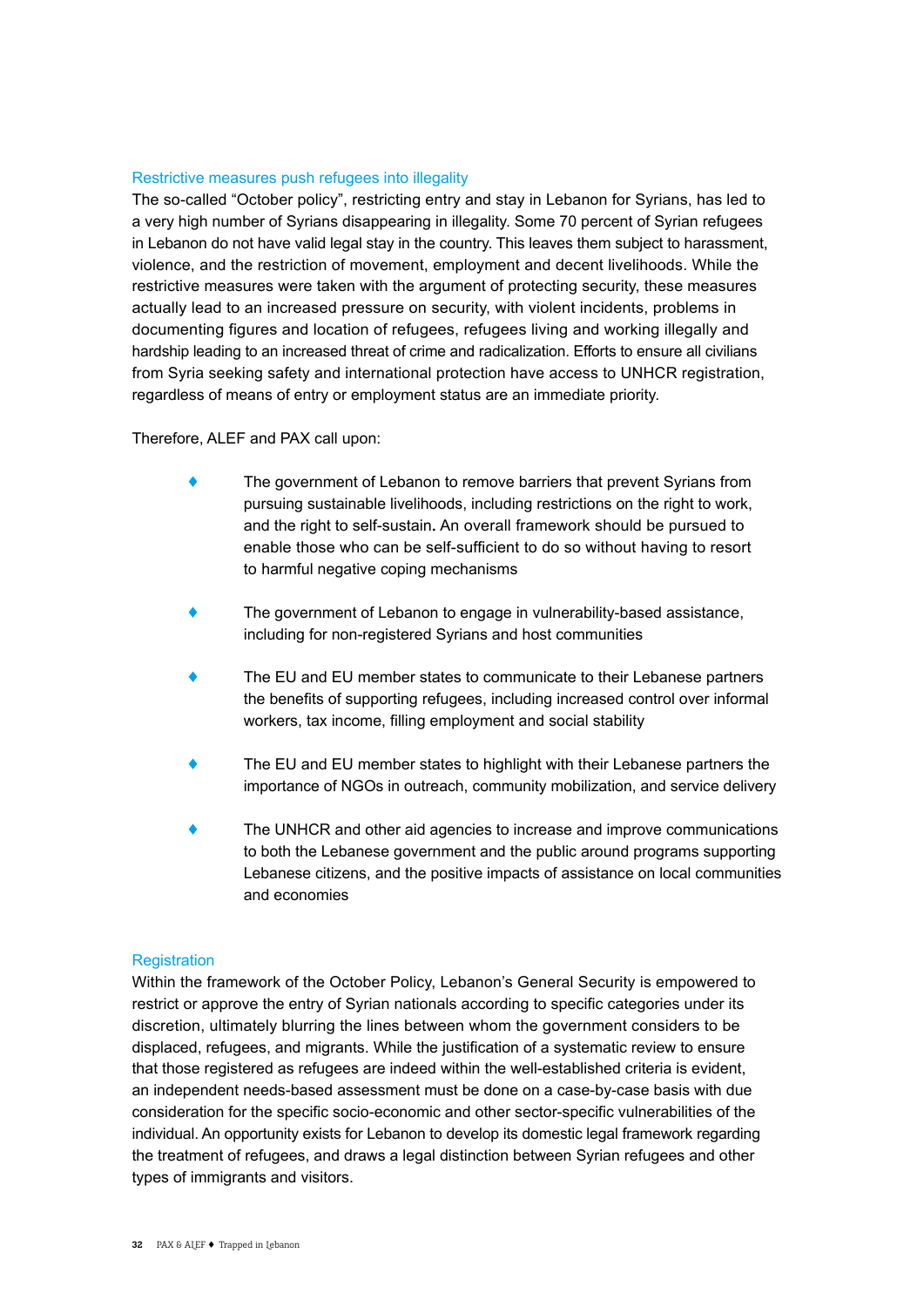#### Therefore, ALEF and PAX call upon:

- ◆ The government of Lebanon and the EU and EU member states to ensure that the review process for the status of refugees already in Lebanon is in line with international standards and done on a case-by-case basis, including when considering internal flight or relocation alternatives and voluntary repatriation
- The government of Lebanon to provide access to legal status and birth registration for all Syrian men, women and children
- The government of Lebanon to develop a clear legal framework for refugees/ displaced based on well-established protection criteria
- The UNHCR to continue to assist the Lebanese authorities in conducting human rights and refugee law training of local municipal officials as well as border officers

#### Dealing with mass influx of refugees

While Lebanon is not a party to the 1951 Convention or the 1967 Protocol, it is a party to a number of human rights treaties, and is bound to international customary norms, including the principle of non-refoulement, which safeguards individuals from being returned to environments or situations where they are at risk of persecution or serious human rights abuses. ALEF and PAX, while holding the Lebanese authorities accountable to its duties under international refugee and human rights law, recognize that Lebanon is facing an unprecedented challenge and cannot be expected to resolve the mass influx of refugees from Syria on their own.

Therefore, ALEF and PAX call upon:

- ◆ The EU and EU member states to develop more effective and predictable responses to mass influx situations that will improve responsibility-sharing arrangements to share the burdens of first asylum countries
- The government of Lebanon to reiterate the unconditional commitment to the principle of non-refoulement
- The government of Lebanon to continue to provide access of Syrian refugees on the basis of stricter review process in compliance with international refugee law standards, in particular the principle of non-refoulement and with human rights law.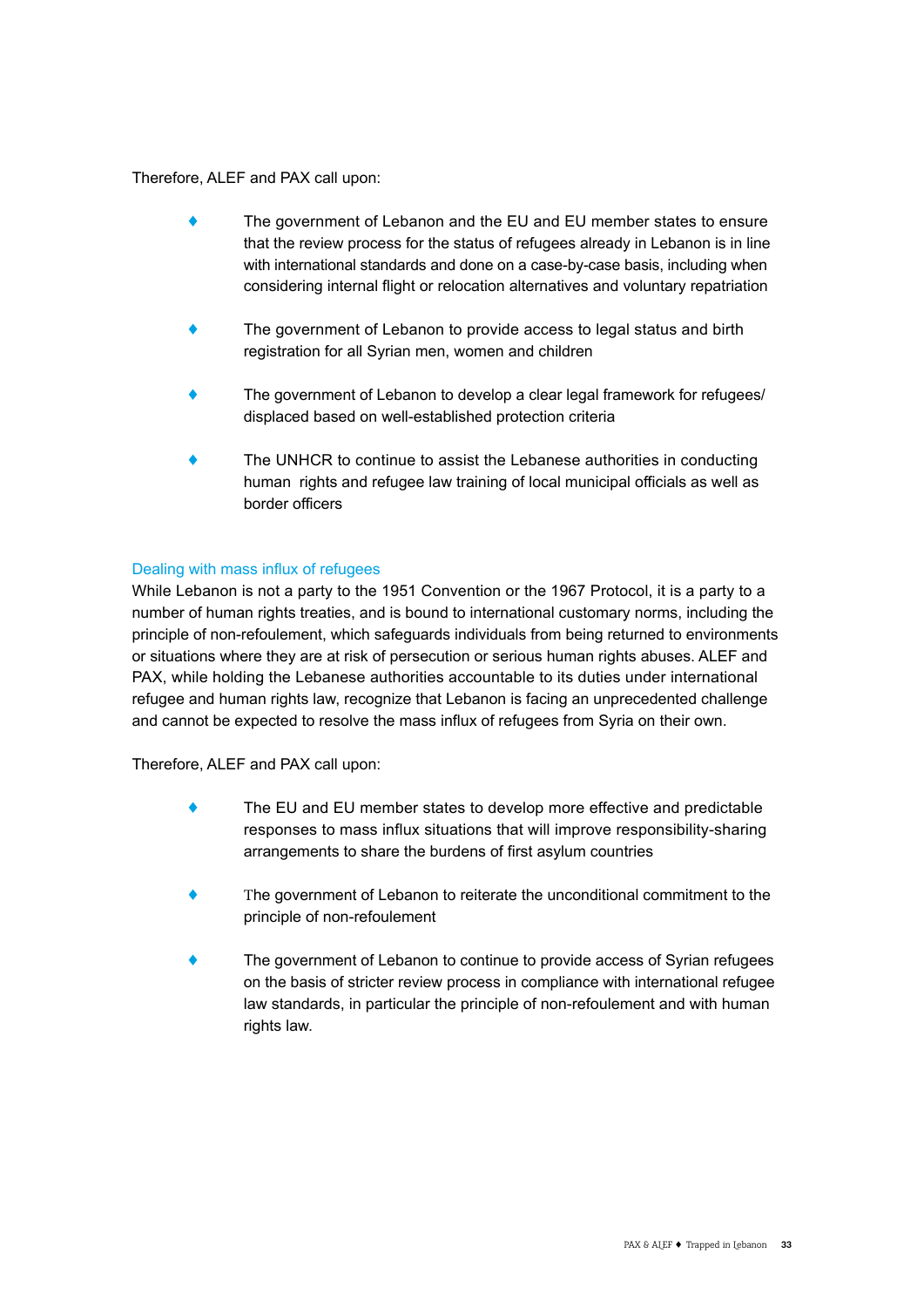### <span id="page-33-0"></span>Endnotes

<span id="page-33-1"></span>See PAX, Syria Institute, Siege Watch: First Quarterly Report on Besieged Areas in Syria, February 2016.

<span id="page-33-2"></span>See PAX, Syria Institute, Siege Watch: First Quarterly Report on Besieged Areas in Syria, February 2016.

<span id="page-33-3"></span> ALEF, Position Paper on Solutions to the Syrian Refugee Crisis: Lebanon's Challenging Priority for Solutions Securing the Rights of Syrian Refugees, December 2014, available at http://alefliban.org/sites/default/files/ALEF-Position%20Paper-%20Solutions%20to%20the%20Syrian%20Refugee%20Crisis-December2014%20(2).pdf

<span id="page-33-4"></span> See, for example, YaLibnan, New Turkish Visa rule forces Lebanon to turn back 400 Syrians at Beirut Airport, January 2016, available at http://yalibnan. com/2016/01/09/new-turkish-visa-rule-forces-lebanon-to-turn-back-400-syrians-at-beirut-airport/

<span id="page-33-5"></span> Human Rights Watch (HRW), Lebanon: Palestinians Barred, Sent to Syria: Reverse Blanket Rejection of Refugees, May 2014, available at: https://www. hrw.org/news/2014/05/05/lebanon-palestinians-barred-sent-syria

<span id="page-33-6"></span>Conclusion on International Cooperation and Burden and Responsibility Sharing in Mass Influx Situations, available at: http://www.unhcr.org/41751fd82.html

<span id="page-33-7"></span> UN High Commissioner for Refugees (UNHCR), Syria Regional Refugee Response, accessed 23 February 2016, available at: http://data.unhcr.org/ syrianrefugees/asylum.php

<span id="page-33-8"></span> UN High Commissioner for Refugees (UNHCR), Syrian Refugees in Lebanon Surpass one million, April 2014, available at: http://www.unhcr. org/533c15179.html

<span id="page-33-9"></span>World Bank Promoting Poverty Reduction and Shared Prosperity: Lebanon Systematic Country Diagnostic, 2015,

<span id="page-33-10"></span> Official response to the Syrian refugee crisis in Lebanon, the disastrous policy of no-policy, January 2014, available at: http://cskc.daleel-madani.org/paper/ official-response-syrian-refugee-crisis-lebanon-disastrous-policy-no-policy

<span id="page-33-11"></span> Unwelcome guests: Palestinian refugees in Lebanon, July 2010, available at: https://electronicintifada.net/content/unwelcome-guests-palestinian-refugeeslebanon/8917

<span id="page-33-12"></span>Convention and Protocol Relating to the Status of Refugees, accessed 23 February 2016, available at: http://www.unhcr.org/pages/49da0e466.html

<span id="page-33-13"></span>Legal Status of Iraqi Refugees in Lebanon, accessed via Human Right Watch, available at: https://www.hrw.org/reports/2007/lebanon1207/4.htm#\_ftn23

<span id="page-33-14"></span>UN High Commissioner for Refugees (UNHCR), Universal Periodic Review: Lebanon, available at: http://www.refworld.org/pdfid/4bcd705e2.pdf

<span id="page-33-15"></span> OXFAM, Lebanon: Looking Ahead in Times of Crisis, December 2015, available at: http://reliefweb.int/sites/reliefweb.int/files/resources/dp-lebanon-lookingahead-time-crisis-141215-en.pdf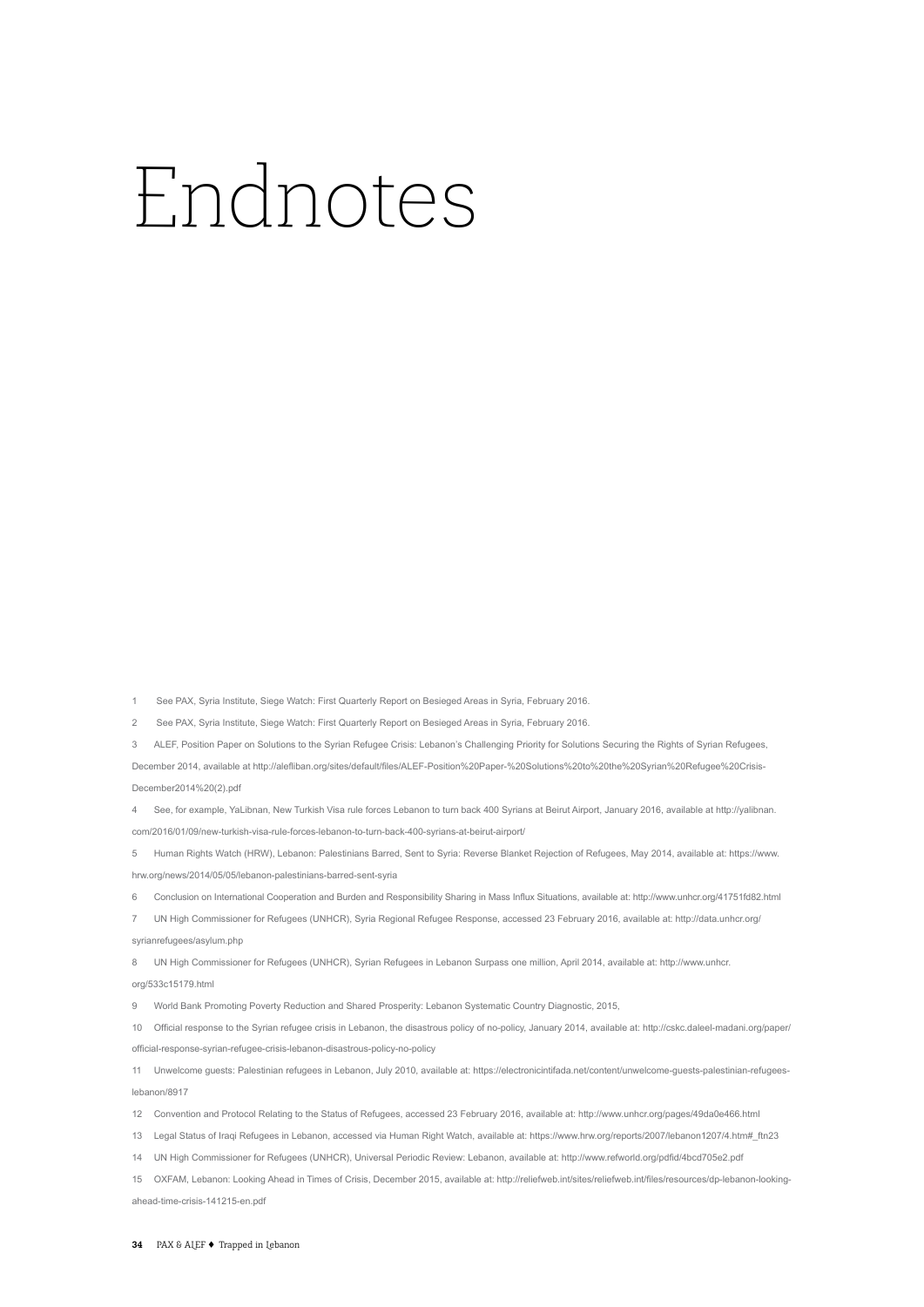<span id="page-34-0"></span>Ibid.

<span id="page-34-1"></span> Al Jazeera, Syrians in Lebanon: 'Glass cannot fit one more drop', May 2015, available at: http://www.aljazeera.com/news/2015/05/syrians-lebanon-glassfit-drop-150529082240227.html

<span id="page-34-2"></span> INSS, The Syrian Refugee Crisis: Regional and Human Security Implications, January 2015, available at: http://www.inss.org.il/uploadimages/systemfiles/ adkan17\_4eng\_7\_berti.pdf

<span id="page-34-3"></span> WILPF, Lebanon's Burden: the Crushing Consequences of Syria's Refugee Crisis, available at: http://wilpf.org/lebanons-burden-the-crushingconsequences-of-syrias-refugee-crisis/

<span id="page-34-4"></span> World Bank, Lebanon: Economic and Social Impact Assessment of the Syrian Conflict, available at: http://documents.worldbank.org/curated/ en/2013/09/18292074/lebanon-economic-social-impact-assessment-syrian-conflict

<span id="page-34-5"></span> YaLibnan, Lebanon Incurred 16 Billion in Losses as a result of the Syrian Refugee Crisis, November 2015, available at: http://yalibnan.com/2015/11/27/ lebanon-incurred-16-billion-in-losses-as-a-result-of-the-syrian-refugee-crisis/.

<span id="page-34-6"></span>Lebanon Crisis Response Plan, Lebanese Ministry of Social Affairs, 15 December 2014. Available at: http://data.unhcr.org/syrianrefugees/regional.php

<span id="page-34-7"></span>World Bank, Lebanon: Economic and Social Impact Assessment of the Syrian Conflict, available at: http://documents.worldbank.org/curated/

en/2013/09/18292074/lebanon-economic-social-impact-assessment-syrian-conflict

<span id="page-34-8"></span> Al Monitor, Lebanon schools struggle to integrate Syrian children, March 2015, available at http://www.al-monitor.com/pulse/originals/2015/03/lebanoneducation-crisis-syria-refugees-children-schools.html

<span id="page-34-9"></span>International Labor Organization (ILO), Assessment of The Impact of Syrian Refugees in Lebanon and Their Employment Profile, available at:

http://www.ilo.org/global/about-the-ilo/newsroom/news/WCMS\_240126/lang--en/index.htm

<span id="page-34-10"></span>Human Rights Watch, World Report 2015, Lebanon, 2015, available at: https://www.hrw.org/world-report/2015/country-chapters/lebanon

<span id="page-34-11"></span>Aranews, Lebanon Calls for Refugee Camp Inside Syria, June 2015, available at: http://aranews.net/2015/06/lebanon-calls-for-refugee-camps-inside-syria/

<span id="page-34-12"></span>Naharnet, Lebanon Pleads for Help in Dealing with Refugees, September 2013, available at: http://www.naharnet.com/stories/en/100293

<span id="page-34-13"></span> Amnesty International, Pushed to the edge: Syrian refugees face increased restrictions in Lebanon, June 2015, available at: https://www.amnesty.org/en/ documents/mde24/1785/2015/en/

<span id="page-34-14"></span> OXFAM, Lebanon: Looking Ahead in Times of Crisis, December 2015, available at: http://reliefweb.int/sites/reliefweb.int/files/resources/dp-lebanon-lookingahead-time-crisis-141215-en.pdf

<span id="page-34-15"></span> The Guardian, UN agencies 'broke and failing' in face of ever-growing refugee crisis, September 2015, available at: http://www.theguardian.com/ world/2015/sep/06/refugee-crisis-un-agencies-broke-failing

<span id="page-34-16"></span> Amnesty International, Pushed to the edge: Syrian refugees face increased restrictions in Lebanon, June 2015, available at: https://www.amnesty.org/en/ documents/mde24/1785/2015/en/

<span id="page-34-17"></span> Government of Lebanon, the President of the Council of Ministers, session notes, Press Release 23 October 2014. http://www.pcm.gov.lb/arabic/subpg. aspx?Pageid=6118. Accessed on 01 May 2016

<span id="page-34-18"></span>Presentation by Ministry of Social Affairs' official to crisis coordination meeting; 2014.

<span id="page-34-19"></span>Lebanese Center of Policy Studies, Asylum Crisis or Migrant Labor Crisis?, available at: http://www.lcps-lebanon.org/featuredarticle.php?Id=42

<span id="page-34-20"></span>ALEF internal memo: Summary of Key Issues for Planning – Refugee Policy

<span id="page-34-21"></span> Government of Lebanon, the President of the Council of Ministers, session notes, Press Release 23 October 2014. http://www.pcm.gov.lb/arabic/subpg. aspx?Pageid=6118. Accessed on 01 May 2016

<span id="page-34-22"></span>Inter-Agency Coordination Lebanon, "Monthly Dashboard April 2015", April 2015

<span id="page-34-23"></span>Inter-Agency Coordination Lebanon, Protection Sector Monthly Dashboard: July 2015

<span id="page-34-24"></span>Alsharabati, Carole; Nammour, Jihad, "Survey on Perceptions of Syrian Refugees in Lebanon: Full Report" Beirut: Université de Saint Joseph, 2015=

<span id="page-34-25"></span> Ministry of Labor, Decision no. 1/130 "Related to the duration of processing of documentation at the department of the affairs of Syrian workers in in the Ministry of Labor". 19 September 2015. Available at: http://goo.gl/v1AM15

<span id="page-34-26"></span> International Center for Migration Policy Development, Desperation leaves Syrian refugees open to exploitation, July 2015, available at: http://www.icmpd. org/news-centre/news-detail/news-detail/desperation\_leaves\_syrian\_refugees\_open\_to\_exploitation/

<span id="page-34-27"></span>Amnesty International, Denied refuge Palestinians from Syria seeking safety in Lebanon, June 2014, available at: https://www.amnesty.ch/de/laender/

naher-osten-nordafrika/libanon/dok/2014/libanon-palaestinensischen-fluechtlingen-aus-syrien-einreise-verweigert/bericht-denied-refuge-palestinians-from-syriaseeking-safety-in-lebanon-.-18-seiten.-juli-2014

<span id="page-34-28"></span>Ibid

<span id="page-34-29"></span>UN High Commissioner for Refugees (UNHCR), UNHCR LebanonProtection Update, October 2014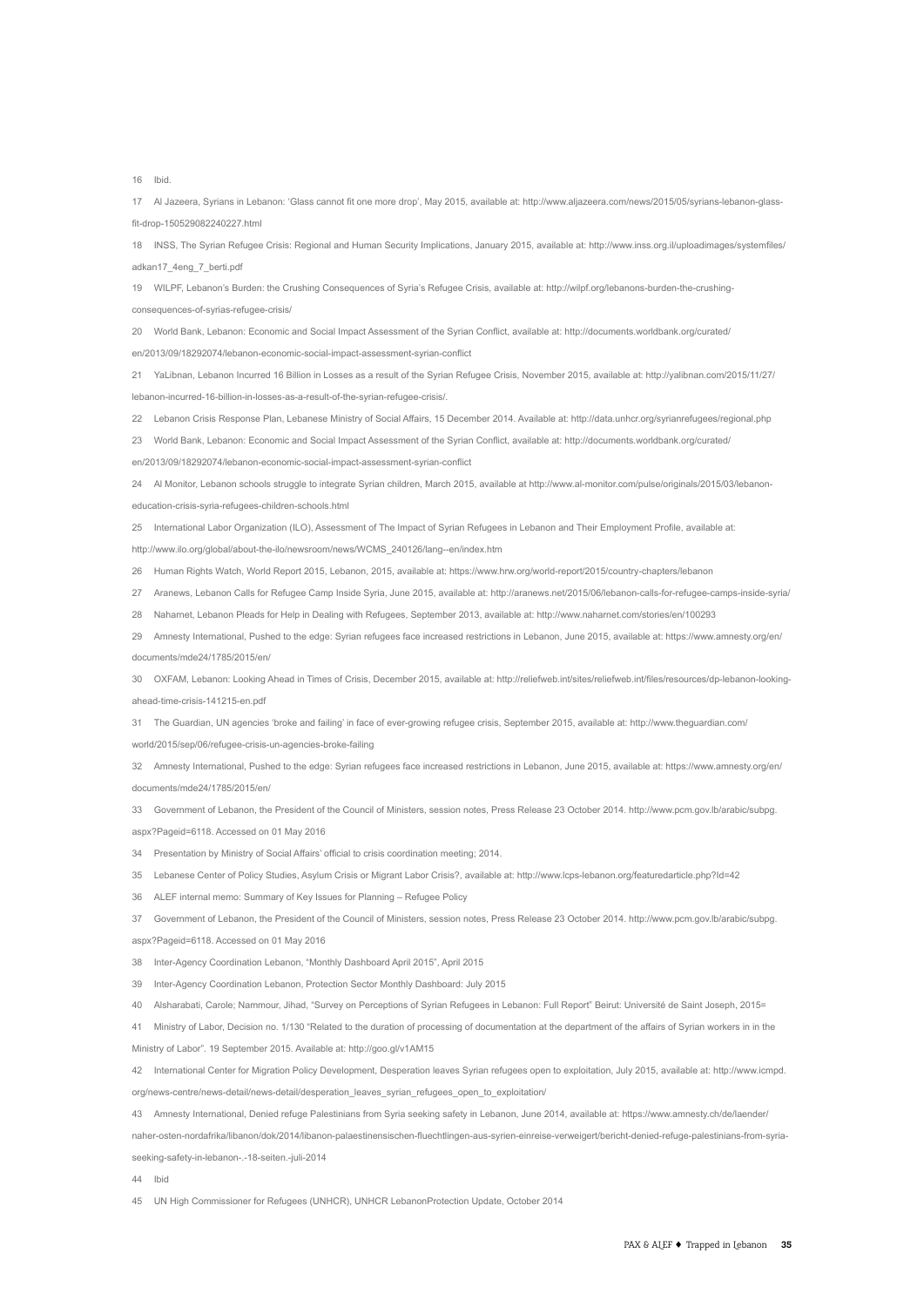<span id="page-35-0"></span>[46](#page-20-0) Government of Lebanon, the President of the Council of Ministers, session notes, Press Release 23 October 2014. http://www.pcm.gov.lb/arabic/subpg. aspx?Pageid=6118. Accessed on 01 May 2016

<span id="page-35-1"></span>[47](#page-20-1) General Directorate of the General Security (GDGS), 23 February 2015, "announcement on the regulation of Syrians' entry and residence in Lebanon". http://www.general-security.gov.lb/news\_det.aspx?D=194

<span id="page-35-2"></span>[48](#page-20-2) Likewise, Syrians who have filed a visa application at a foreign embassy are reportedly allowed eased access. See: http://english.legal-agenda.com/ article.php?Id=679&lang=en

<span id="page-35-3"></span>[49](#page-20-3) Amnesty International, Denied refuge Palestinians from Syria seeking safety in Lebanon, June 2014, available at: https://www.amnesty.ch/de/laender/ naher-osten-nordafrika/libanon/dok/2014/libanon-palaestinensischen-fluechtlingen-aus-syrien-einreise-verweigert/bericht-denied-refuge-palestinians-from-syriaseeking-safety-in-lebanon-.-18-seiten.-juli-2014

<span id="page-35-4"></span>[50](#page-20-4) General Directorate of the General Security, Visa Requirements Form. Available at: http://www.general-security.gov.lb/results/010203.pdf

<span id="page-35-5"></span>[51](#page-20-5) http://english.legal-agenda.com/article.php?Id=679&lang=en

<span id="page-35-6"></span>[52](#page-20-6) General Directorate of the General Security, "About the General Security: Functions", available at: http://www.general-security.gov.lb/About-GS/functions.aspx

<span id="page-35-7"></span>[53](#page-21-1) UN High Commissioner for Refugees (UNHCR), UNHCR Note on the Principle of Non-Refoulement, November 1997, available at: http://www.refworld. org/docid/438c6d972.html [accessed 23 February 2016]

<span id="page-35-8"></span>[54](#page-21-2) UN High Commissioner for Refugees (UNHCR), UNHCR Note on the Principle of Non-Refoulement, November 1997, available at: http://www.refworld. org/docid/438c6d972.html [accessed 15 January 2016]

<span id="page-35-9"></span>[55](#page-21-3) UNHCR and the Lebanese government reportedly negotiated a revised MOU, which the two parties were planning to sign sometime during 2013. UNHCR projected that a revised MOU would help to partially harmonize Lebanon's domestic legal framework with international standards for asylum seeker reception, however it's unclear whether is has been implemented.

<span id="page-35-10"></span>Nizar Saghieh and GhidaFrangieh. The most important features of Lebanese policy towards the issue of Syrian refugees: From hiding its head in the sand to "soft power", December 2014, available at: https://lb.boell.org/en/2014/12/30/most-important-features-lebanese-policy-towards-issue-syrian-refugees-hidingits-head

<span id="page-35-11"></span>[57](#page-21-5) OXFAM, Lebanon: Looking Ahead in Times of Crisis, December 2015, available at: http://reliefweb.int/sites/reliefweb.int/files/resources/dp-lebanon-

looking-ahead-time-crisis-141215-en.pdf

<span id="page-35-12"></span>[58](#page-21-6) newspaper.annahar.com/article/252558- النهار-تنشر-رسالة-باسيل-إىل-سالم-وطلبه-من-غوترييس-إلغاء-تعميم-املفوضية

<span id="page-35-13"></span>[59](#page-21-7) Al Monitor, Lebanese, UN fall out over refugee registration, July 2015, available at: http://www.al-monitor.com/pulse/originals/2015/07/lebanon-syriarefugees-unhcr-gebran-bassil-rejection.html#

<span id="page-35-14"></span>[60](#page-22-0) United Nations, UN Conventions on the Rights of Child, available at: http://www.ohchr.org/en/professionalinterest/pages/crc.aspx

<span id="page-35-15"></span>[61](#page-22-1) Ibid.

<span id="page-35-16"></span>[62](#page-22-2) ALEF, Registration and Birth Registration: Essentials for Resettlement and Return

<span id="page-35-17"></span>[63](#page-22-3) http://english.legal-agenda.com/article.php?Id=679&lang=en

<span id="page-35-18"></span>[64](#page-23-1) ALEF, Food for Thought: International Standards on Entry and Protection of Refugees

<span id="page-35-19"></span>[65](#page-23-2) OXFAM, Lebanon: Looking Ahead in Times of Crisis, December 2015, available at: http://reliefweb.int/sites/reliefweb.int/files/resources/dp-lebanon-

looking-ahead-time-crisis-141215-en.pdf

<span id="page-35-20"></span>[66](#page-23-3) ALEF, Food for Thought: International Standards on Entry and Protection of Refugees

<span id="page-35-21"></span>[67](#page-23-4) ALEF internal memo: Summary of Key Issues for Planning – Refugee Policy

<span id="page-35-22"></span>[68](#page-24-1) Lebanese minister of education Elias Bou Saab echoed these fears, suggesting that as many as two percent of the refugees might be "radicals" bent on

perpetrating jihad in their new home, meanwhile UNHCR warned of youth returning to Syria to join armed groups. See http://unhcr.org/futureofsyria/isolatedand-insecure.html

<span id="page-35-23"></span>[69](#page-24-2) Human Rights Watch, Lebanon: At Least 45 Local Curfews Imposed on Syrian Refugees, October 2014, available at: https://www.hrw.org/

news/2014/10/03/lebanon-least-45-local-curfews-imposed-syrian-refugees

<span id="page-35-24"></span>[70](#page-24-3) Ibid.

<span id="page-35-25"></span>[71](#page-24-4) http://www.alsharq.net.sa/lite-post?Id=810992

<span id="page-35-26"></span>[72](#page-7-2) Local Governance Under Pressure, Research on Social Stability in T5 are, North Lebanon, Oxfam Italia and Menapolis, September 2015

<span id="page-35-27"></span>[73](#page-24-5) Lebanon: Looking Ahead in Times of Crisis, available at: https://www.oxfam.org/sites/www.oxfam.org/files/file\_attachments/dp-lebanon-looking-aheadtime-crisis-141215-en\_0.pdf

<span id="page-35-28"></span>[74](#page-24-6) Washington Institute, Syria's good neighbors: how Jordan and Lebanon sheltered millions of refugees, September 2015, available at: http://www.

washingtoninstitute.org/policy-analysis/view/syrias-good-neighbors-how-jordan-and-lebanon-sheltered-millions-of-refugees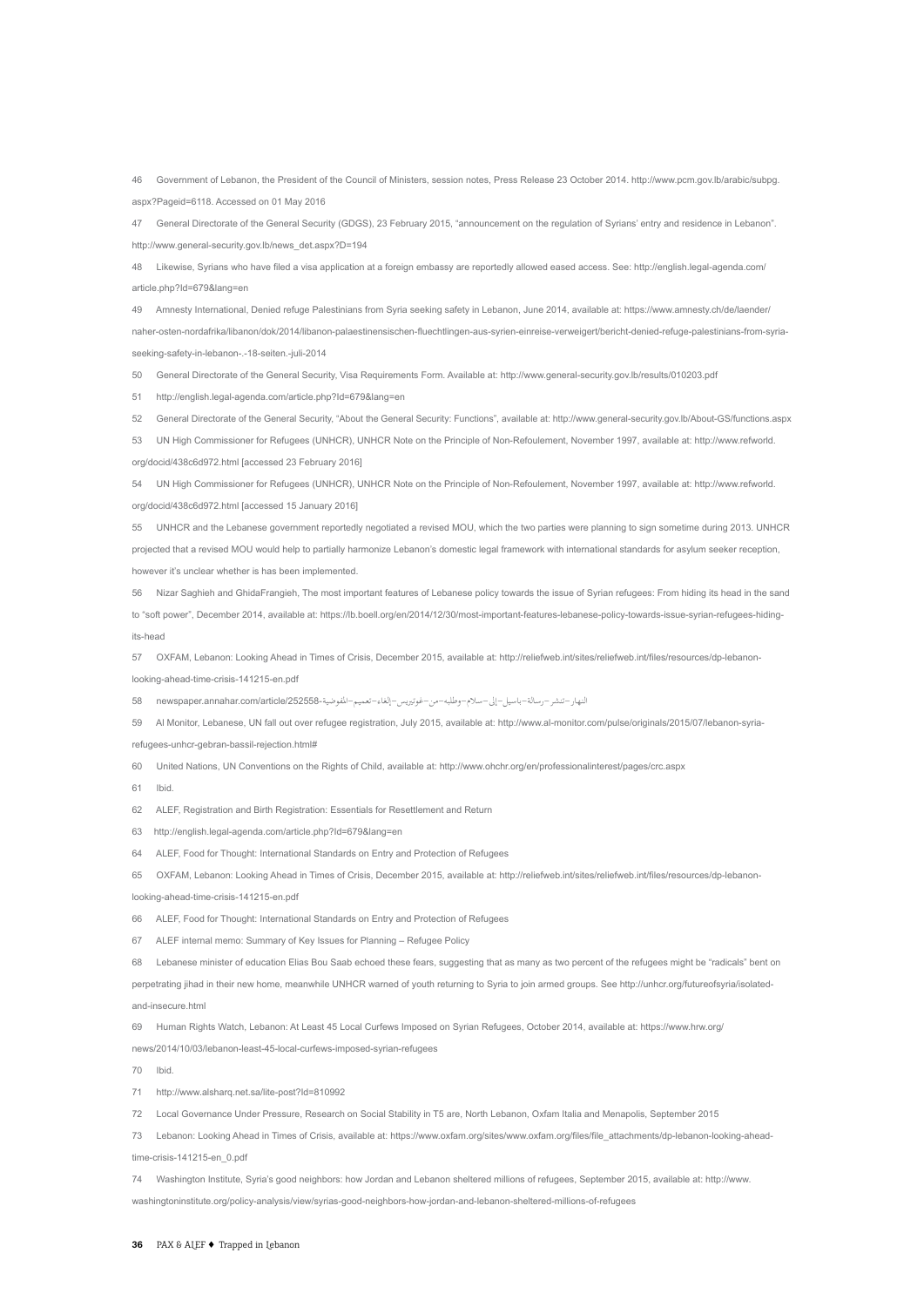<span id="page-36-0"></span>[75](#page-24-7) Institut Des Sciences Politiques USJ, Survey on Perceptions of Syrian Refugees in Lebanon, March 2015, available at: http://www.sciences-po.usj.edu.lb/ pdf/Executive%20Summary.pdf

<span id="page-36-1"></span>[76](#page-24-8) ALEF, Perceptions of Security Among Syrian Refugees and Lebanese Host Community In Marj – West BekaaMay 2016 (unpublished).

<span id="page-36-2"></span>[77](#page-26-1) IRIN, Wretched conditions for Syrian workers, April 2009, available at: http://www.irinnews.org/report/83900/lebanon-syria-wretched-conditions-for-syrian-workers

<span id="page-36-3"></span>[78](#page-26-2) Reuters, New restrictions in Lebanon mean Syrian refugees live in fear, April 2015, available at: http://www.reuters.com/article/us-mideast-crisis-lebanonrefugees-iduskbn0n819z20150417

<span id="page-36-4"></span>[79](#page-26-3) Although Lebanon has had a long history of employing Syrian seasonal workers in sectors such as agriculture or construction, where there had been previously little interest by Syrian nationals, restrictions on Syrian refugees' access to the Lebanese labor market has effectively reduced Syrian livelihood opportunities and made it even harder for refugees to cover their basic needs autonomously. See: http://en.annahar.com/article/198787-minister-targets-waitersand-drivers-in-n-new-employment-drive-lebanese-jobs-for

<span id="page-36-5"></span>[80](#page-26-4) While Syrian workers faced precarious work condition in pre-crisis condition, the current conflict compounds their plight. See: http://www.irinnews.org/ report/83900/lebanon-syria-wretched-conditions-for-syrian-workers

<span id="page-36-6"></span>[81](#page-26-5) http://www.ilo.org/global/about-the-ilo/newsroom/news/wcms\_240126/lang--en/index.htm

<span id="page-36-7"></span>[82](#page-26-6) World Food Program (WFP), 2015 Vulnerability assessment of Syrian refugees (VASYR) in Lebanon, July 2015, available at http://reliefweb.int/report/ lebanon/vasyr-2015-vulnerability-assessment-syrian-refugees-lebanon-7-july-2015

<span id="page-36-8"></span>[83](#page-26-7) Ibid.

<span id="page-36-9"></span>[84](#page-26-8) UN News, Conditions of Syrian refugees in Lebanon worsen considerably, UN reports, December 2015, available at: http://www.un.org/apps/news/story. asp?Newsid=52893#.vozn5zn96rs

<span id="page-36-10"></span>[85](#page-26-9) June 4th 2015 http://www.aljadeed.tv/arabic/news/local/040620159 , البطالة تصل الى ارقام قياسية 85

<span id="page-36-11"></span>[86](#page-26-10) NisreenSalti and JadChaaban, The Poverty And Equity Implications Of A Rise In The Value Added Tax: A Microeconomic Simulation For Lebanon, May 2009

<span id="page-36-12"></span>[87](#page-27-0)

<span id="page-36-13"></span>[88](#page-27-1) UN High Commissioner for Refugees (UNHCR), Debt a growing burden for Syrian refugees in Lebanon, November 2015, available at http://www.unhcr. org/564f1baa6.html

<span id="page-36-14"></span>[89](#page-27-2) UN Relief Works Agency (UNRWA), Profiling the vulnerability of Palestine refugees from Syria living in Lebanon, October 2015, available at: http://www. unrwa.org/sites/default/files/final2\_6\_october\_final\_version-\_profiling\_the\_vulnerability\_of\_prs\_in\_lebanon\_-\_assesment.pdf

<span id="page-36-15"></span>Washington Institute, Syria's good neighbors: how Jordan and Lebanon sheltered millions of refugees, September 2015, available at: http://www.

washingtoninstitute.org/policy-analysis/view/syrias-good-neighbors-how-jordan-and-lebanon-sheltered-millions-of-refugees

<span id="page-36-16"></span>[91](#page-27-4) International Business Times, Refugee children resorting to 'survival sex' to pay people smugglers says UN, October 2015, available at: http://www.

ibtimes.co.uk/refugee-children-resorting-survival-sex-pay-people-smugglers-says-un-1525534

<span id="page-36-17"></span>[92](#page-27-5) UN High Commissioner for Refugees (UNHCR), 200,000 Syrian refugee children to get free schooling in Lebanon, October 2015, available at: http://www. unhcr.org/560e96b56.html

<span id="page-36-18"></span>[93](#page-28-0) REACH, Barriers to education for Syrian refugee children in Lebanon, November 2014, available at: https://www.ecoi.net/file\_upload/1930\_1416914829\_ reach-lbn-report-syriacrisis-outofschoolchildrenprofiling-nov2014.pdf

<span id="page-36-19"></span>Violence and bullying have also contributed to school dropout rates among Syrian children.